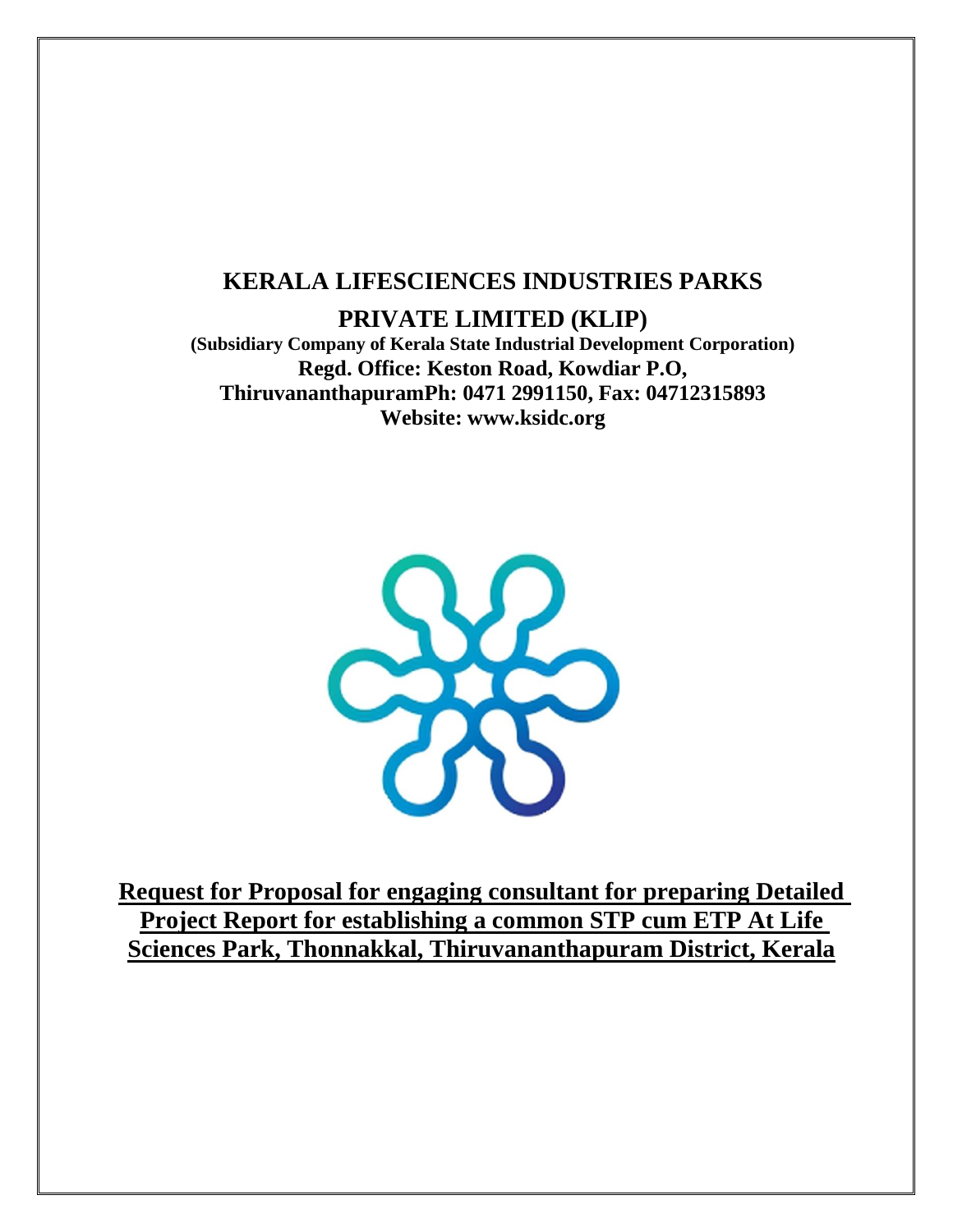# **Content**

| 4                                                                   |
|---------------------------------------------------------------------|
| 5                                                                   |
| MINIMUM ELIGIBILITY CRITERIA FOR THE CONSULTANT (WHO CAN APPLY):  8 |
|                                                                     |
|                                                                     |
|                                                                     |
|                                                                     |
|                                                                     |
|                                                                     |
|                                                                     |
|                                                                     |
|                                                                     |
|                                                                     |
|                                                                     |
|                                                                     |
|                                                                     |
|                                                                     |
|                                                                     |
|                                                                     |
|                                                                     |
|                                                                     |
|                                                                     |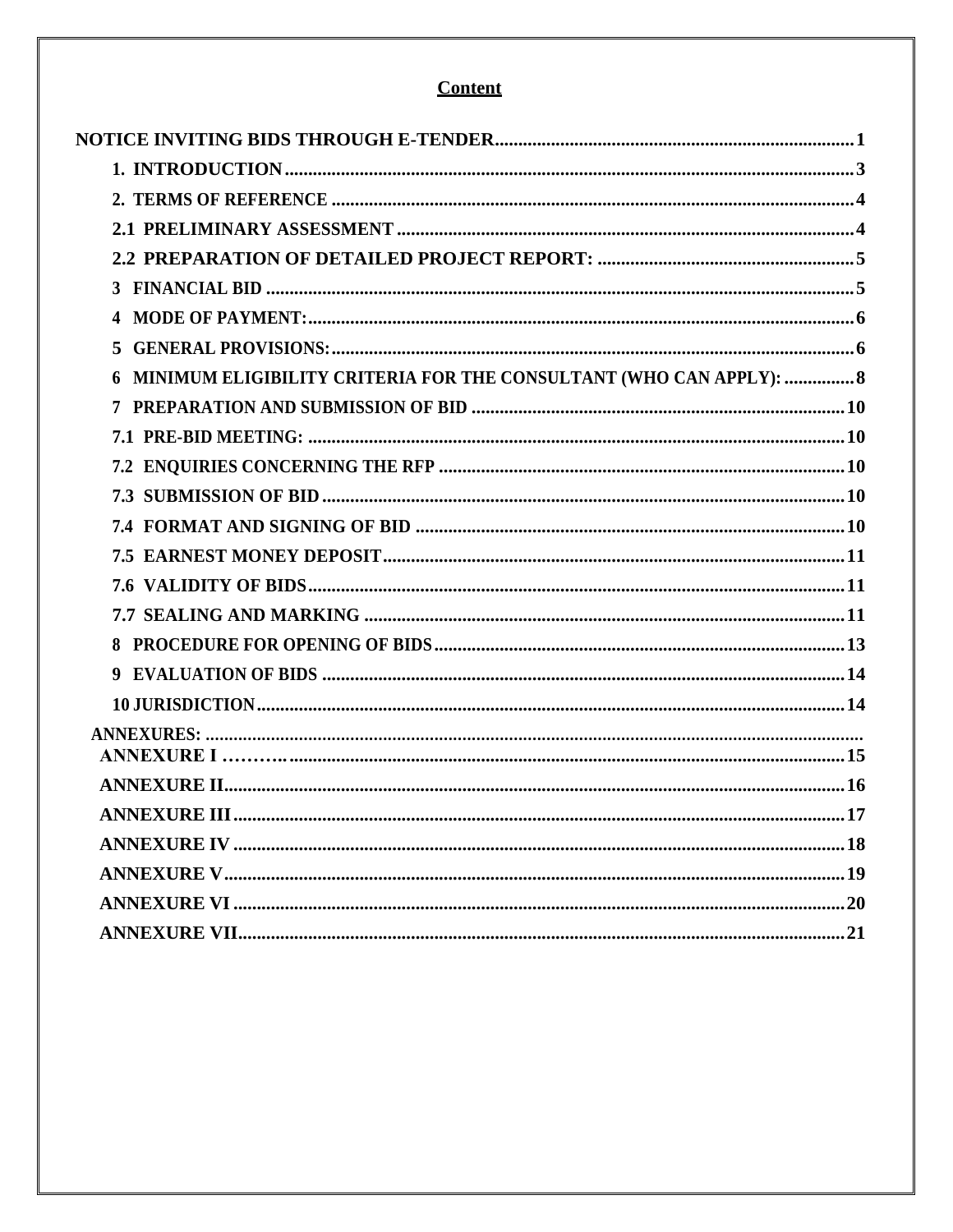# **NOTICE INVITING BIDS THROUGH E-TENDER**

<span id="page-2-0"></span>Kerala LifeSciences Industries Parks Private Limited (KLIP), a subsidiary of Kerala state industrial Development Corporation (KSIDC) invites bids through an electronic tendering system from reputed consultancy firms to Prepare Detailed Project Report for the establishment of a common Sewage Treatment cum Effluent Treatment Plants (STP cum ETP) in Life Sciences Park, Thonnakkal, Thiruvananthapuram

Details for bidding for the cited assignment are given below:

| <b>RFP</b> No:<br>KSIDC/TVM/KLIP/RFP/0004                                       |                                                                                                                                                                           |  |  |  |
|---------------------------------------------------------------------------------|---------------------------------------------------------------------------------------------------------------------------------------------------------------------------|--|--|--|
| Name of the assignment                                                          | Consultancy for Preparing Detailed Project Report (DPR) for<br>establishing a common STP cum ETP at LifeSciences Park,<br>Thonnakkal, Thiruvananthapuram District, Kerala |  |  |  |
| <b>Type of tender</b><br><b>Lump Sum Amount (Excluding GST)</b>                 |                                                                                                                                                                           |  |  |  |
| <b>Earnest Money Deposit</b>                                                    | Rs.20,000/-                                                                                                                                                               |  |  |  |
| Last date and time of<br>online submission of<br>technical and Financial<br>bid | 07-07-2022 at 3.00 PM                                                                                                                                                     |  |  |  |
| Date and time of<br>technical bid opening                                       | 11-07-2022 at 3.30 PM                                                                                                                                                     |  |  |  |
| Date and time of<br>financial bid opening                                       | Date and time will be notified separately to<br>successfulbidders.                                                                                                        |  |  |  |
| <b>Time of Completion of</b><br>assignment                                      | 70 days                                                                                                                                                                   |  |  |  |

Bids shall be in a two-cover system - Technical Bid and Financial Bid. The RFP document is available in the e-tender portal of the Government of Kerala [\(etenders.kerala.gov.in\)](http://www.etenders.kerala.gov.in/). The technical bid and financial bid shall be uploaded separately. RFP can be accessed through the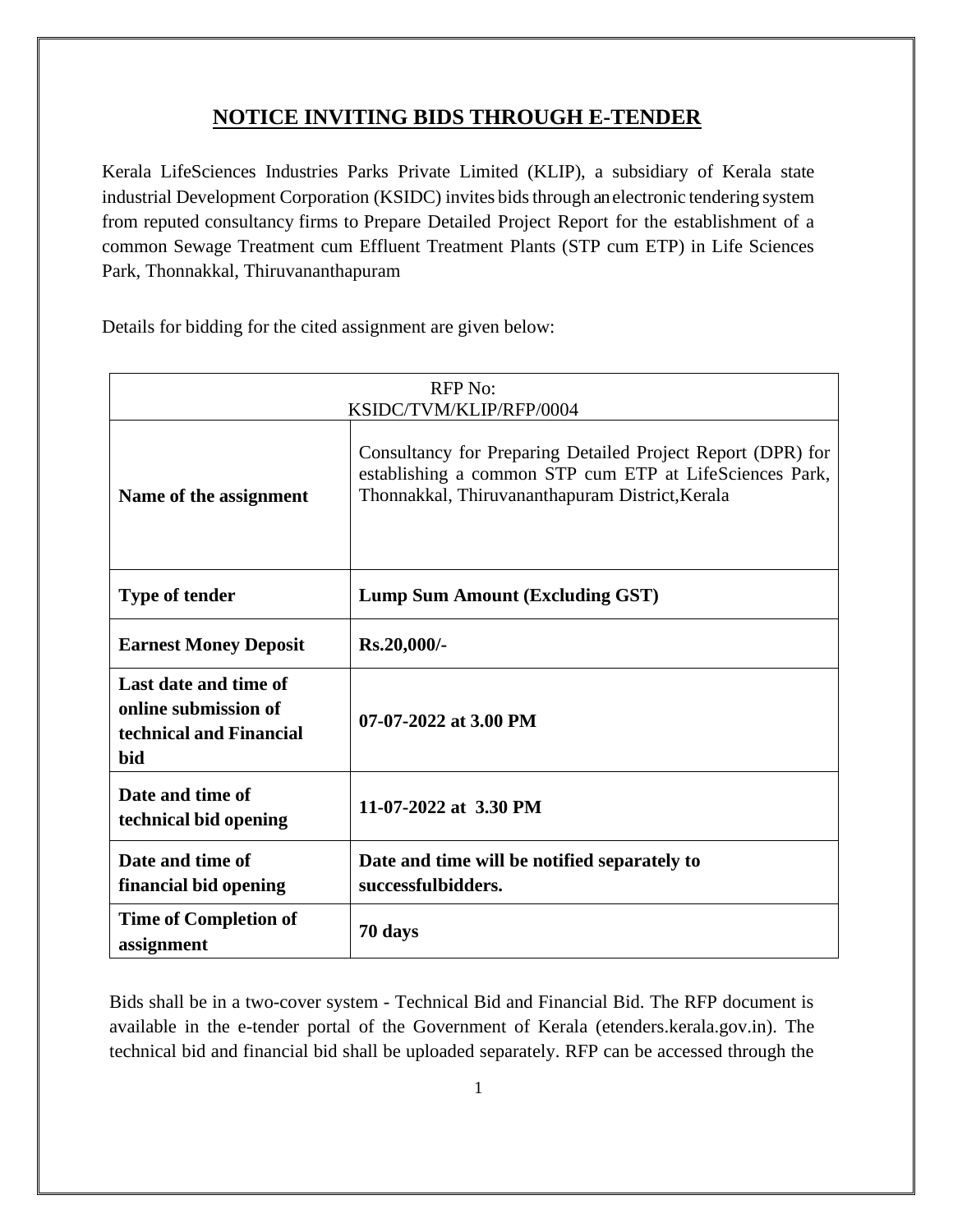e-tender website on payment of a non-refundable tender fee of Rs. 1000/- plus GST@ 18%. As specified for the assignment, the Earnest Money Deposit (EMD, shall also be remitted online through the e-tender website.

The bids can be submitted online till 3.00 pm on 07.07.2022. The technical bids will be opened at 3.30 pm on 11.07.2022 and the date of opening of the financial bid will be intimated to the eligible bidders. The opening of the Technical & Financial bids is scheduled at the registered office of KLIP (Keston Road, Kowdiar, Trivandrum, Kerala – 695003) and prospective bidders who wish to be present for the bid opening shall intimate the same in advance to the email id [biju@ksidcmail.org](mailto:biju@ksidcmail.org) The Financial bid of bidders who fulfill the conditions in the technical bid shall only be opened.

The bidders shall remit an amount of Rs. 20,000/- at the time of submission of the bidas Earnest Money Deposit (EMD) through the provision available in e-tender portal. KLIP is not liable to pay any interest on the EMD. The Earnest Money Deposit of the unsuccessful tenderers will be refunded without any interest soonafter the execution of an agreement with the successful tenderer, or after the expiry of the validityperiod of the tender. The successful bidder to whom the contract is awarded will have to deposit as an initial security deposit, a further amount to make up 5 % of the value of the acceptedtender including the Earnest Money. The said amount will be kept as a Performance Guarantee and the amount without any interest shall be refunded after successful completion of the assignment. KLIP reserves the right to accept or reject any or all tenders in part or full withoutassigning any reason thereof. The security deposit will have to be made within 14 days from the date of acceptance of tender (work order), failing which KLIP at its discretion may revokethe letter of acceptance and forfeit the earnest money deposit furnished along with the tender.

> (**Sd/-) Chief Executive Director**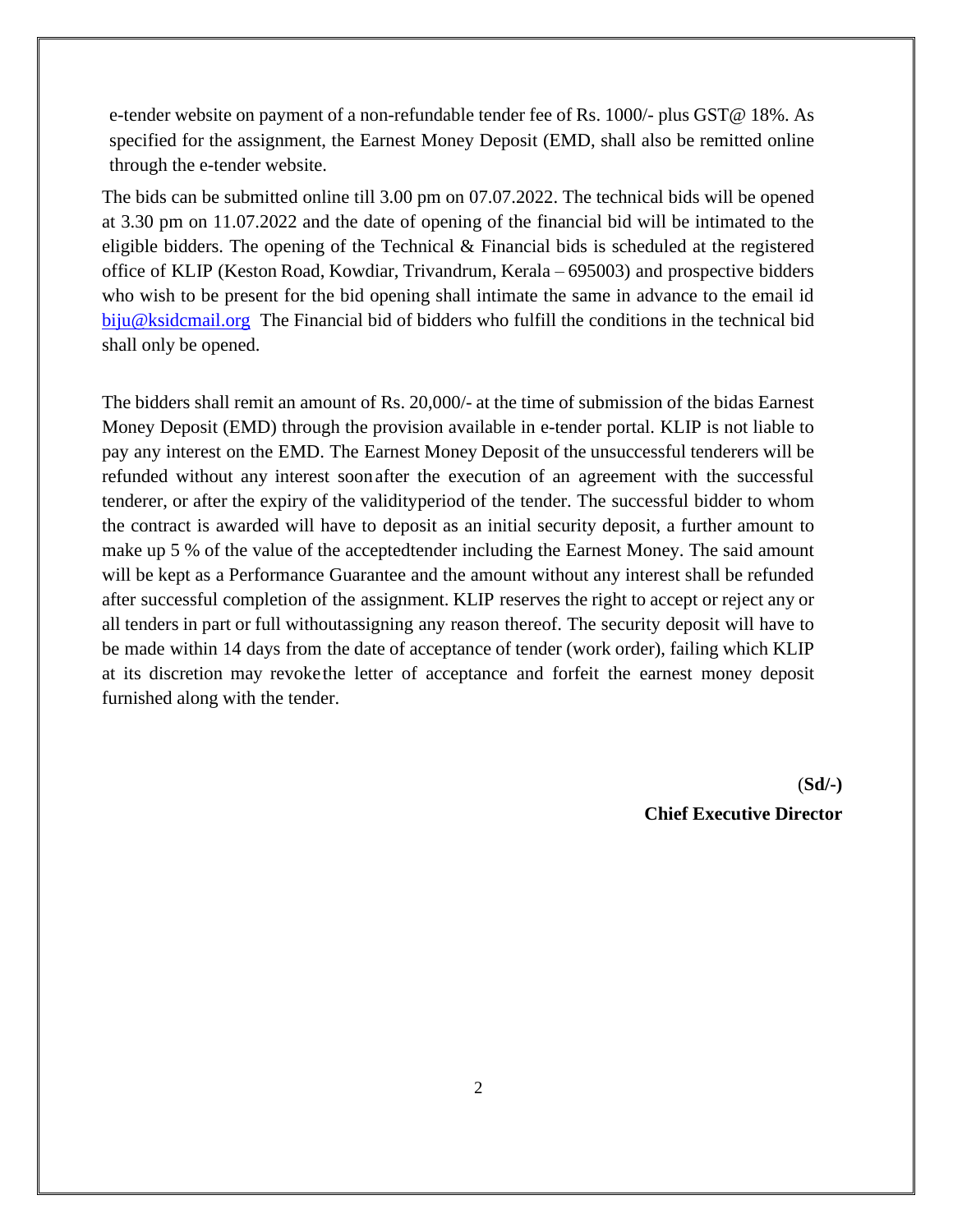#### <span id="page-4-0"></span>**1. INTRODUCTION**

Kerala State Industrial Development Corporation Limited (KSIDC) is the premier agency of the Government of Kerala for developing and promoting industrial and infrastructure projects in the State of Kerala. Besides attracting domestic and foreign investments to the State, KSIDC plays an important role in stimulating, financing and facilitating the development of medium and largescale industries in the State.

KSIDC is establishing a state-of-the-art Life Sciences Park, viz**., Bio 360 Life Sciences Park**, in Thiruvananthapuram, the capital of Kerala. This Park has been conceived as a geographic cluster of industries and R&D institutions in the fields of Biotechnology, Biomedical Devices, Pharmaceuticals and other domains of Life Sciences. The Park is being established in two phases in around 206 acres of land and is located on the side of NH66 at Veiloor Village, near Kazhakuttom – one of the fast-emerging economic regions in Thiruvananthapuram. A new company namely "Kerala Lifesciences Industries Park Private Limited (KLIP)" formed for implementing the Life Sciences Park Project.

Phase-I of the Bio 360 Life Sciences Park is currently being developed in 75 acres of land, of which 70 acres of land is taken into possession. An extent of around 29 acres of land has been allotted. An extent of around 29 acres in the balance of land is available for allotment in Phase-I ofthe Park. Phase-II is conceived in around 123 acres, of which around 86 acres of land currently in possession with KLIP, and acquisition proceedings for the remaining land in Phase-II are going on. Project development activities are in progress in the Phase-I area alone, where the basic infrastructure development has already been created. A Dedicated power cable for the supply of 6 MVA of power to the Life Sciences Park has been drawn from the Pothencode Substation. Water connectivity up to the premises of the Life Sciences Park (Phase-I) has been established through Kerala Water Authority (KWA), for the supply of 1MLD water from the 9MLD dedicated pipeline for the Technocity project.

KLIP intends to engage a consultant for preparing Detailed Project Report (DPR) in connection with setting up a common STP and ETP for the  $1<sup>st</sup>$  Phase of Bio 360 Life Sciences Park, Thonnakkal, Thiruvananthapuram District and this RFP is invited to select a suitable consultant through a transparent process The major scope of the assignment includes a review of operations of existing as well as future occupants in the Park and design an appropriate common STP cum ETP to establish the same at the Park. As part of the study, the consultant to identify the ideal location of the Plant, detailed engineering & design of the Plant, and preparation of detailed estimates as per the latest DSoR in price software.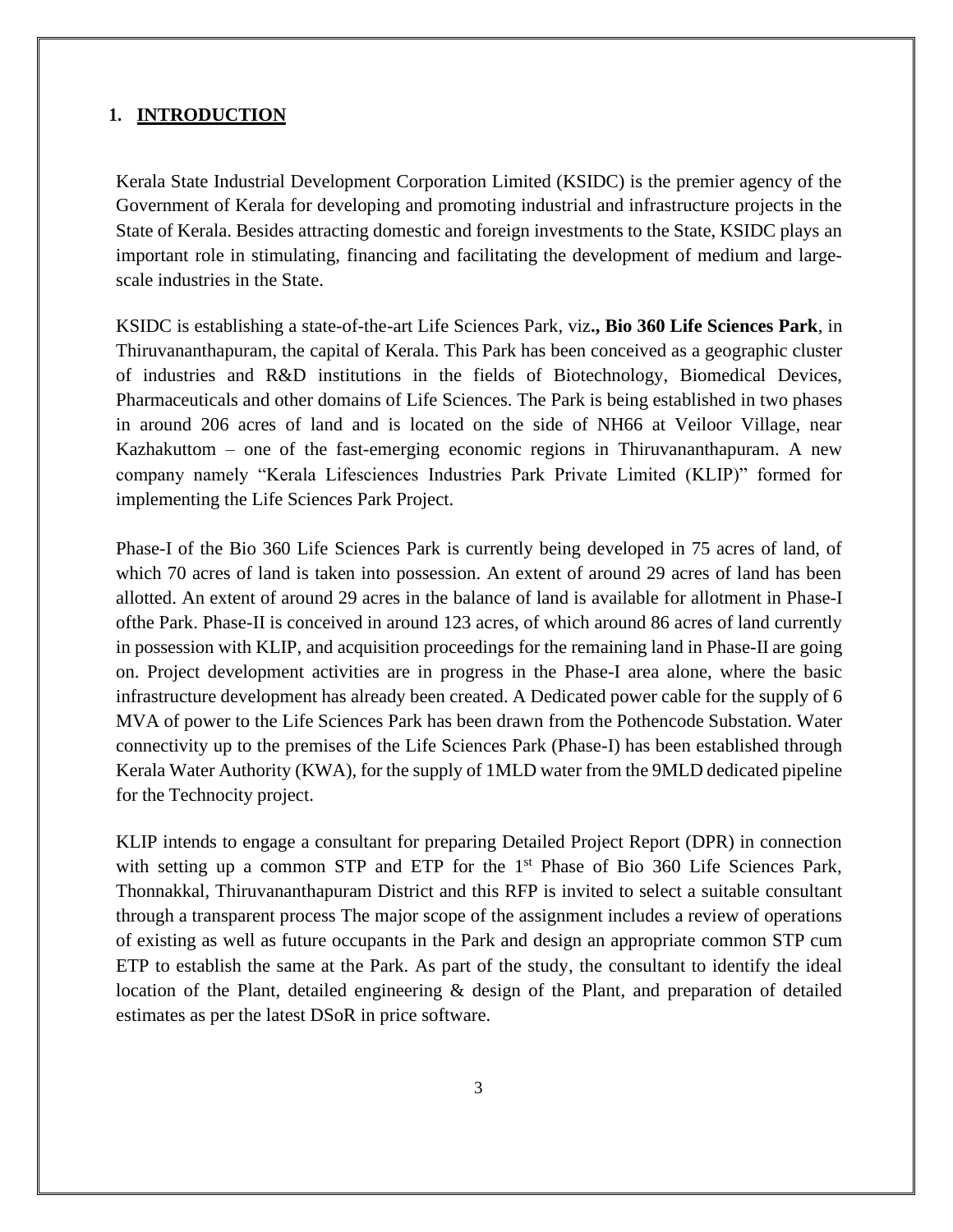### <span id="page-5-0"></span>**2. Terms of Reference**

The responsibility of the Consultant would be both advisory and technical. They shall develop the scheme for the proposed common STP and ETP and prepare Detailed Project Report (DPR), which would inter alia contain the following: -

### <span id="page-5-1"></span>**2.1 Preliminary Assessment**

- **•** Data collection and analysis on the amount  $\&$  type of wastewater and effluent generated by the existing as well as future occupants of the park in  $1<sup>st</sup>$ phase.
- The consultant shall conduct stakeholder consultations, from time to time as needed for recording the views of the relevant stakeholders and incorporate the essential requirement.
- **Estimate on the projected wastewater and effluents likely to be generated in**  $1<sup>st</sup>$ phase after evaluating the operations of the existing occupants, projects under implementation, and future occupants.
- **•** Topographical and other surveys to determine pipeline routes, pumping stations and location of the plant.
- Geotechnical Surveys and various mandatory tests as part of the design of pipelines and their routes including treatment plant.
- Assessment of the requirement of land and proposed location of the plant taking into consideration of capacity addition in the future
- **•** The consultant shall compare the various treatment options and suggest ideal capacity and technology of the plant taking into consideration of the norms & regulations of KPCB, future capacity expansion and change of process.
- Schematic diagram of the treatment process of wastewater and effluents
- Consultant shall elaborate the collection and transportation system, pre- treatment requirements by the occupants, the possibility of utilizing treater water by means of disposal/reuse system, the proposed plan for the overall maintenance of common STP and ETP and calculation of user charges.
- Rough cost estimate for setting up the common STP cum ETP including cost of operation and maintenance for 10 years for the selected technology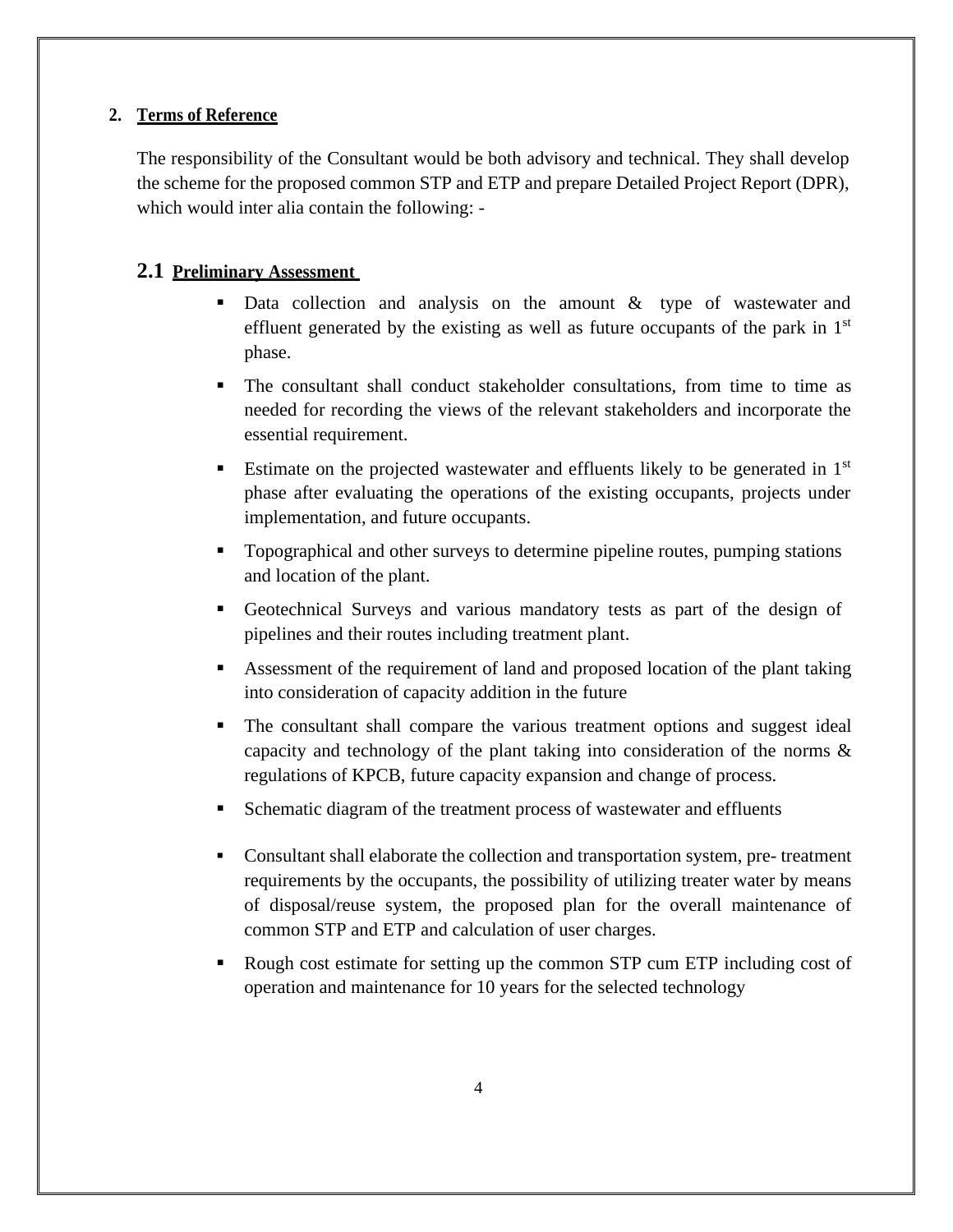### <span id="page-6-0"></span>**2.2 Preparation of Detailed Project Report:**

i. Detailed design & engineering of the treatment plant including designing of all civil, mechanical and electrical components as per the norms & guidelines of Pollution Control Board based on the outcome of the preliminary report. The plant shall be designed taking into consideration of future capacity addition of the plant.

.

- ii. Preparation of all structural as wells as other engineering drawings including the complete scheme of the treatment process as part of design of common STP cum ETP
- iii. Preparation of detailed estimates based on latest DSoR in PRICE software for all civil, mechanical and electrical components.
- iv. Projected operational and maintenance expenses for 10 years with detailed break up and various assumptions undertaken for arriving the expenses.
- v. Detailed calculation on the user charges i.e amount payable by the occupants to Park for treating the waste water as well as effluents
- vi. Preparation of RFP for selecting PMC to oversee implementation of the project with detailed schedule of implementation

### <span id="page-6-1"></span>**3 FINANCIAL BID**

- i. The quoted fee shall be as lump sum amount for performing the scope of works mentioned above
- ii. The amount to be quoted is inclusive of all taxes and levies but exclusive of GST which will be paid as applicable from time to time. The statutory taxes and other deductions as per income tax and relevant Acts will be applicable for the assignment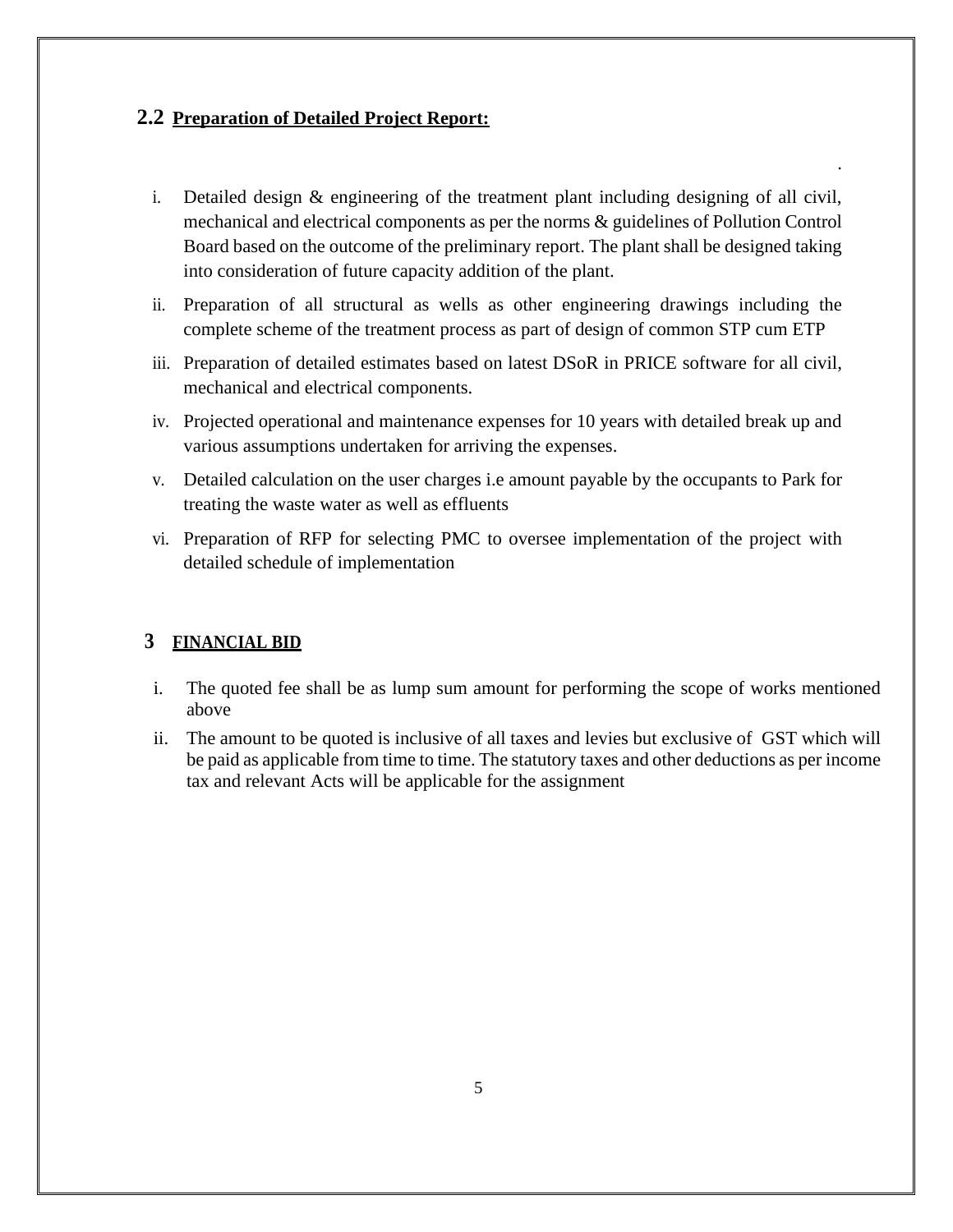# <span id="page-7-0"></span>**4 MODE OF PAYMENT:**

The deliverables, fees payable and timeline for completion of assignment are given below:

|                                         |                      | Timeline          |
|-----------------------------------------|----------------------|-------------------|
| Deliverables                            | Fees payable (up to) | (from the date of |
|                                         |                      | signing the       |
|                                         |                      | agreement)        |
| <b>Submission of Preliminary Report</b> |                      |                   |
| containing the preliminary              | 20%                  | 21 days           |
| assessment detailed in Para 2.1         |                      |                   |
| On approval of Preliminary Report       | 10%                  | 30 days           |
| Submission of draft Project Report      | 30%                  | 50 days           |
| On approval of Project Report           |                      |                   |
|                                         | 20%                  | 60 days           |
| On submission of final Detailed         |                      |                   |
| Project Report incorporating the        | 10%                  |                   |
| comments of client                      |                      | 70 days           |
| On submission of RFP for selecting      |                      |                   |
| PMC with detailed schedule of           | 10%                  |                   |
| implementation                          |                      | 70 days           |

## <span id="page-7-1"></span>**5 GENERAL PROVISIONS:**

- **1.** The designs shall be created specifically for this project and shall not be replicated in to or partly from any other project.
- **2.** The services under any stage will be treated to be complete only after such services carried out by the Consultants are approved by KLIP. All the stages of work shall be completed by the Consultants according to the schedule as agreed. The works throughout the stipulated period of contract will be carried out with due diligence
- **3.** In the event of the Consultant's firm closing its business or failing to complete balance work within reasonable time, the client will have the power to employ any other agency to complete the work at the cost of the original Consultants.
- **4.** In the event of the failure on the part of consultants to complete their work, committing a breach of any one or more of the terms and conditions of the agreement, the Authority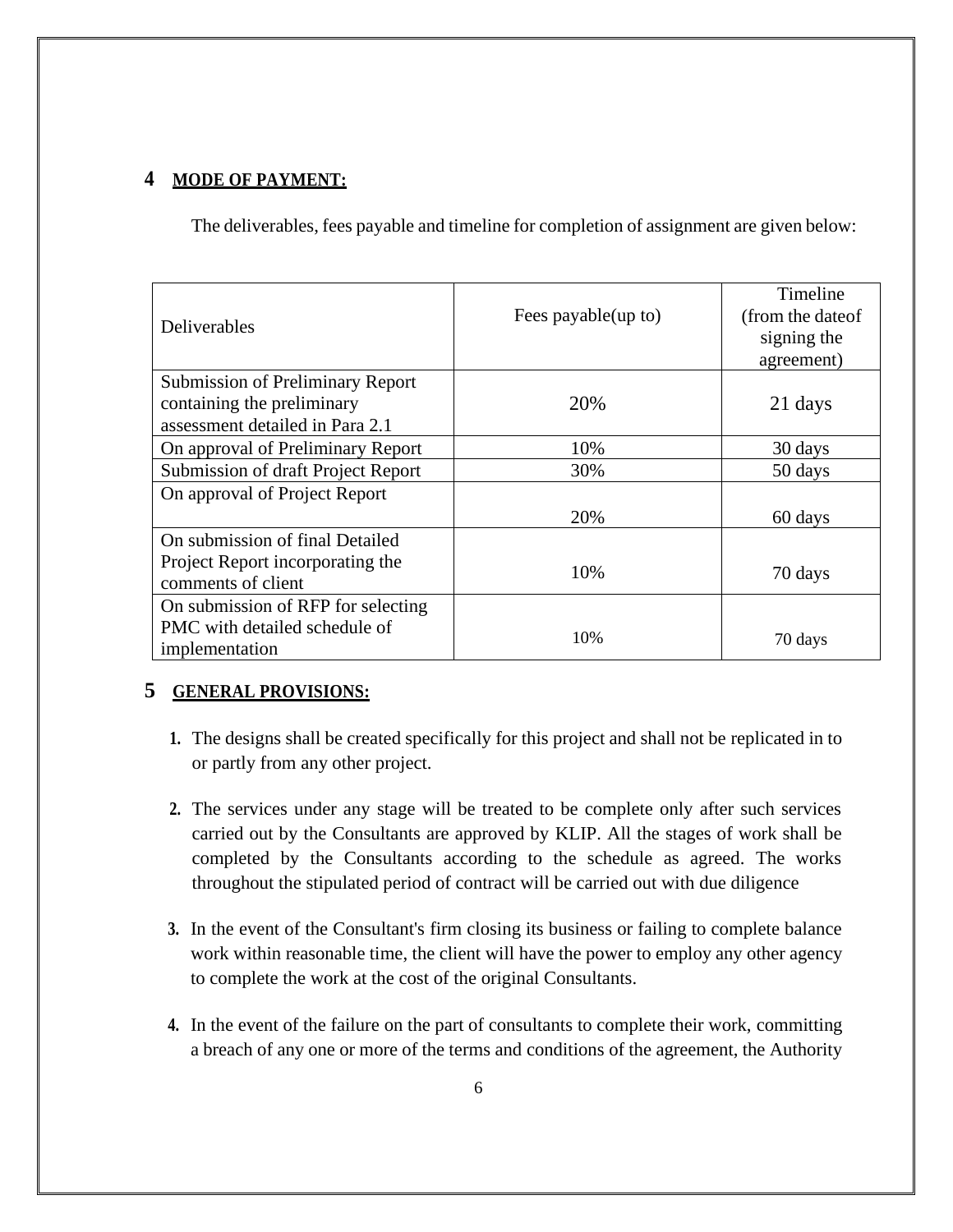will be entitled to rescind this agreement without prejudice to its rights to claim damages or remedies under the law.

- **5.** The Consultants shall be solely responsible for the competency and the correctness of the detailed design of the system and shall be fully responsible for the plans, estimates, designs, drawings and specification provided by them for items described in the schedule or BOQ. The drawings, designs etc., shall conform to the statutory provisions and standards laid down by the applicable standards or where no such standards exist, to the standards laid down by any similar body and they shall also be efficient, economical and sound in every manner.
- **6.** The consultant shall take prior approval of KLIP to initiate any activities at any stages of assignment.
- **7.** Five sets of all drawings, specifications, estimates, etc., prepared for all stages along with one set of drawings on reproducible tracings shall be submitted to KLIP on free of cost basis and any payment on actual cost basis will be paid to the Consultant for additional sets if required.
- **8.** The Consultants shall make necessary revisions in the drawings and other documents submitted by them as may be required by KLIP.
- **9.** Sole ownership of the designs, drawings, specifications and documents prepared for the project will be vested with KLIP.
- **10.** KLIP will have liberty to postpone or not execute any work and the Consultants shall not be entitled to any compensation or damage for such postponement or non-execution of the work except the fees which are payable to the Consultants up to the stage of services than in progress.
- **11.** The Consultants shall provide extra services, if any, essential for the successful implementation of the scheme. These shall comprise of works that are not included or covered under this agreement. However, any or all services that are in contravention of the standards, norms or requirements provided by KLIP, local Municipal bye-laws,etc., shall be to the account of consultants, and redoing of all such works services shallnot come into the purview of extra work.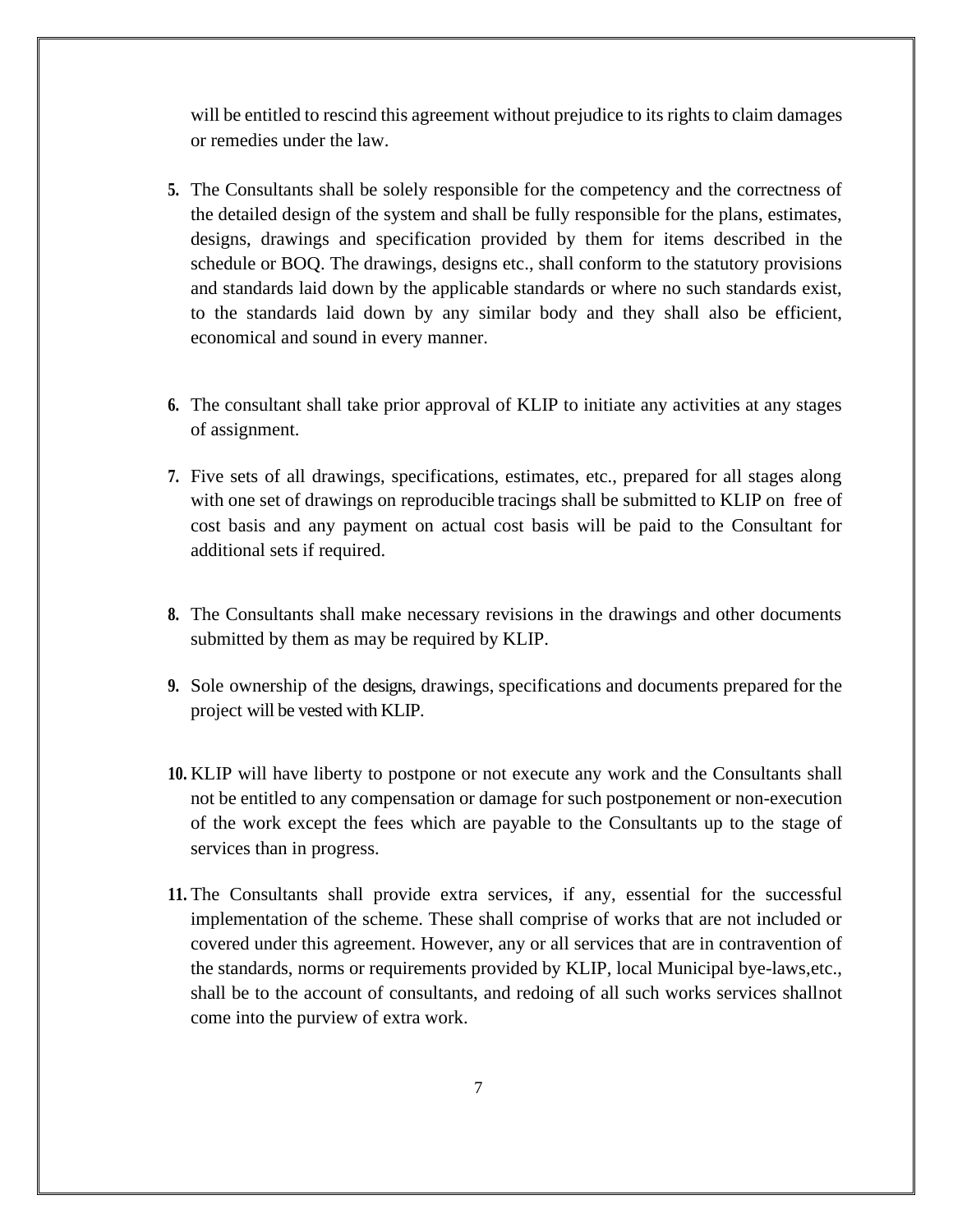- **12.** If at a later date it is found that the consultant has furnished false information in respect of qualification information furnished by them, the bid / Agreement will be summarily rejected and no further payment will be made. Further the EMD submitted by the Consultant shall be forfeited.
- **13.** Any dispute arising out of the provision of this agreement shall be subject to the jurisdictions of the courts in Kerala only and no other courts shall have jurisdiction to entertain any petition, application or suit to resolve such disputes.

### <span id="page-9-0"></span>**6 MINIMUM ELIGIBILITY CRITERIA FOR THE CONSULTANT (WHO CAN APPLY):**

The Bidders should satisfy the following minimum eligibility criteria and only the tehnibids of those who satisfy the following eligibility criteria will only be further evaluated

i. Companies/firms/private, public or government owned legal entities having business of providing professional services/consultancy for Environmental/infrastructure works and must have been in operation for the last 3 financial years within India.

The applicant has to submit work order showing the works awarded to the applicant by their clients, its duration, completion certificate, etc. as proof for the above. If the work order/completion certificate is not specifically mentioned the category of works executed, a certificate showing the head of works with its value to be obtained from their client & to be submitted along with the bid.

- ii. The bidder should have experience in undertaking feasibility study OR preparing of Detailed Project Report of STP or ETP with a minimum capacity of 30 KLD in the last **7 years (ending the last date of month previous to the one in which the applications are invited for selection).**
- iii. The bidder should have a minimum average annual turnover of Rs.50 lakhs in the last three financial years as of 31-03-2022. Certificate duly signed by Statutory Auditor or Company Secretary to be submitted as supporting document.
- iv. The consultant should have not incurred Net loss for the last 3 years ending 31.03.2022. Certificate duly signed by Statutory Auditor or Company Secretary to be submitted as supporting document
- v. Bidder should have the following technical experts(min.) as in-house or empaneled experts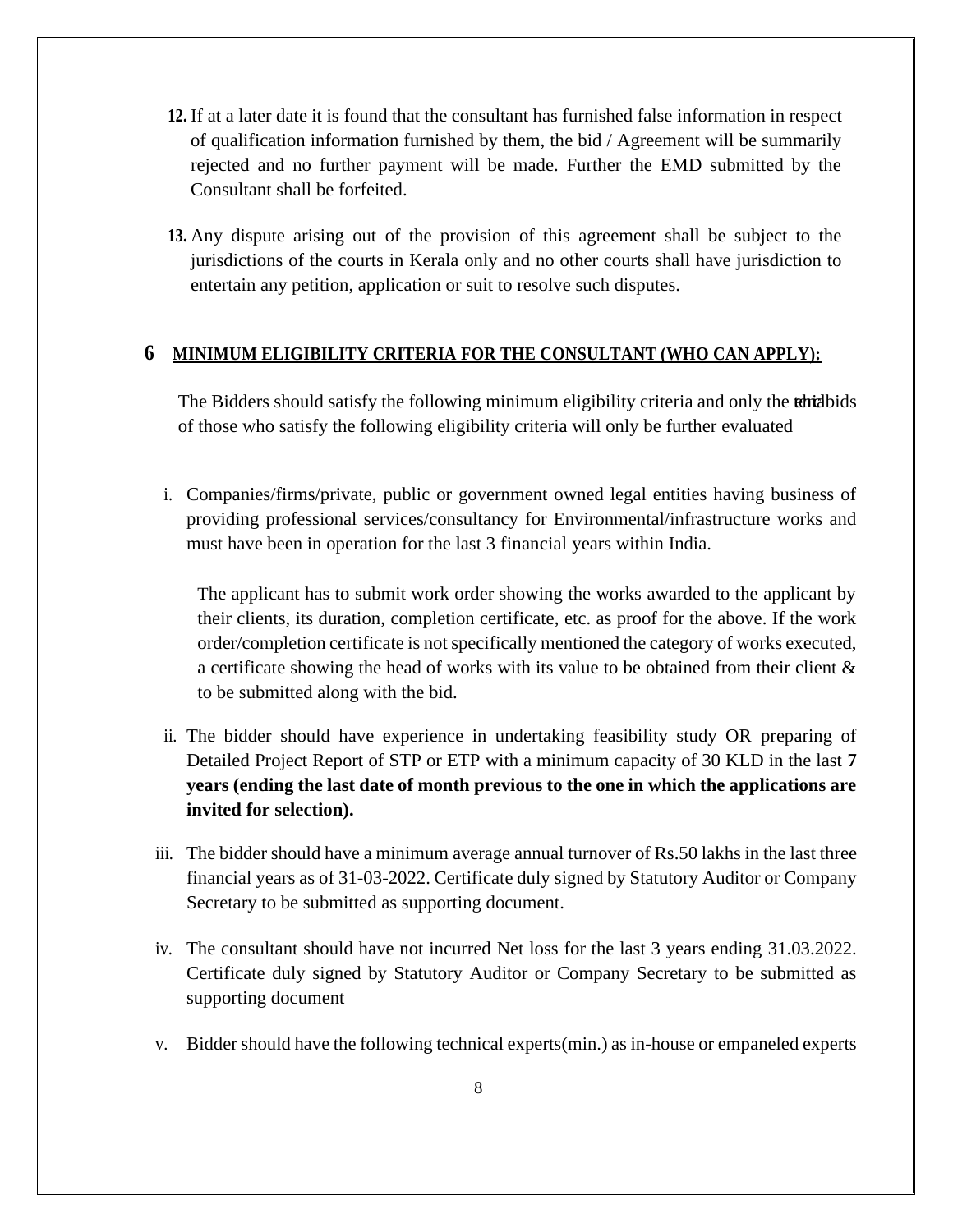as mentioned below:

| Designation    | Min.           | Qualification                           | Specific Expertise                   |
|----------------|----------------|-----------------------------------------|--------------------------------------|
|                | Experience (in |                                         |                                      |
|                | Years)         |                                         |                                      |
| Sr.            | 7              | in<br>ME/M.Tech                         | Experience in the field              |
| Environmental  |                | Environmental                           | of planning, designing               |
| Engineer-1No.  |                | Engineering                             | ETP/STP plants<br>of                 |
|                |                |                                         | including experience                 |
|                |                |                                         | in various clearance                 |
|                |                |                                         | the<br>various<br>from               |
|                |                |                                         | competent authorities                |
|                |                |                                         | establishing<br>for<br><sub>or</sub> |
|                |                |                                         | operating of STP/ETP                 |
|                |                |                                         | plants                               |
| Sr. Structural | $\overline{7}$ | in<br>ME/M.Tech                         | Experience in the field              |
| Engineer-1     |                | of structural designing<br>structural   |                                      |
| No.            |                | of civil works.<br>Engineering          |                                      |
| Sr.            | $\overline{7}$ | BE/B.Tech<br>in                         | Experience in the field              |
| Mechanical     |                | mechanical                              | designing<br>of<br>of                |
| Engineer-1     |                | Engineer                                | mechanical functions                 |
| No.            |                |                                         | of ETP/STP plants.                   |
| Sr. Electrical | 5              | in<br>BE/B.Tech                         | in<br>Experience                     |
| Engineer-1No.  |                | Electrical<br>providing<br>electrical   |                                      |
|                |                | Engineer                                | services.                            |
| Civil<br>Jr.   | 3              | in<br>BE/B.Tech                         | in<br>Experience                     |
| Engineer-2     |                | Civil Engineer<br>providing supervision |                                      |
| No.            |                |                                         | of civil works.                      |

The specific Experience mentioned above should match with the Bio Data submitted by the bidder as per the annexure VII

Joint Venture or Consortium constituted for this particular assignment shall not participate in the tender.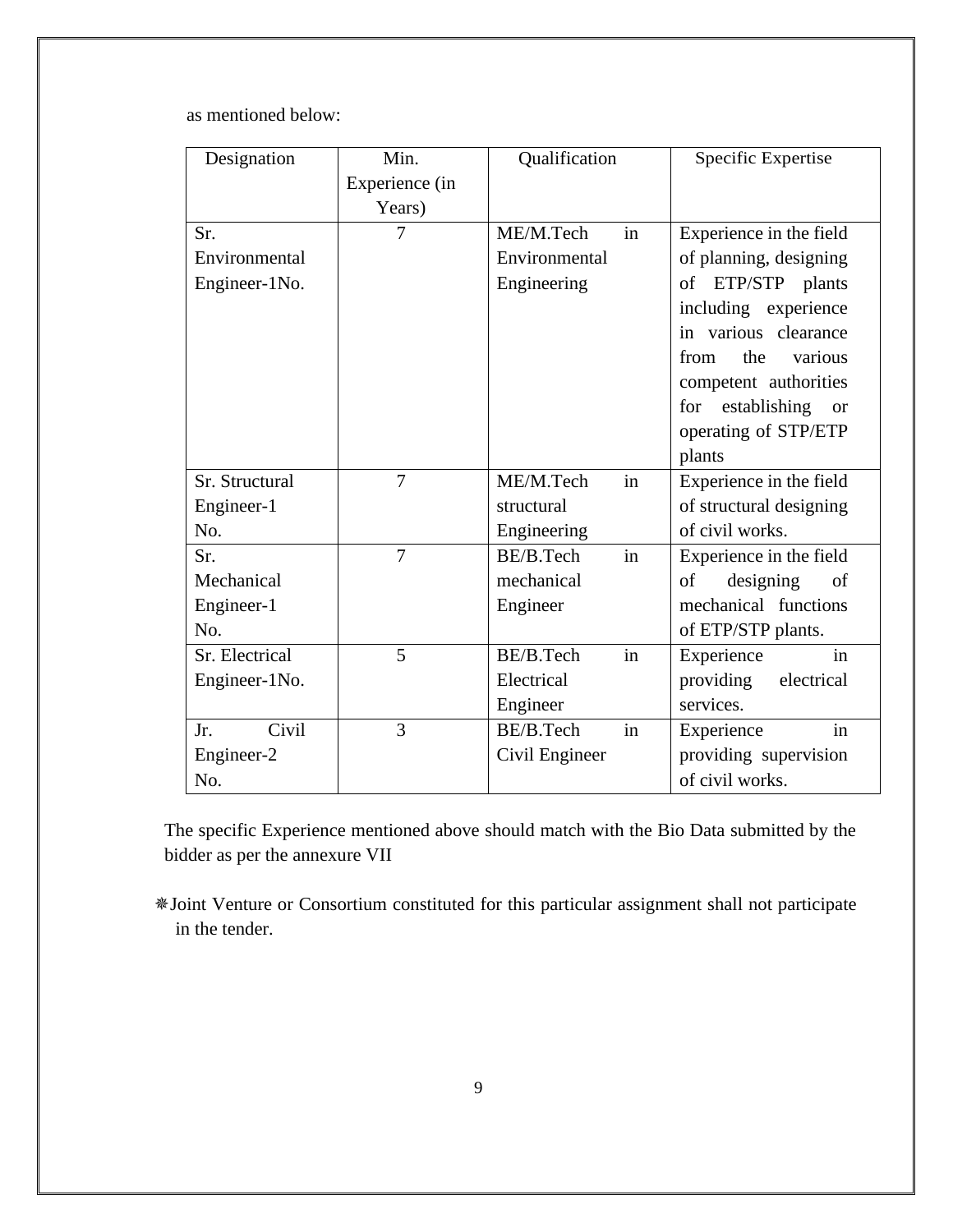### <span id="page-11-1"></span><span id="page-11-0"></span>**7 PREPARATION AND SUBMISSION OF BID**

#### **7.1 Pre-Bid Meeting:**

In order to clarify any queries and discuss the issues with respect to the Project a pre bid meeting as part of the tender process is scheduled at 3.00 pm on 24.07.2022 via video conferencing. Prospective bidders are requested to submit the queries and doubts in advance to the email id **enquiry@ksidcmail.org** by 5.00pm on or before 22-07-2022.

#### <span id="page-11-2"></span>**7.2 Enquiries Concerning the RFP**

All enquiries should be submitted to the following address in writing, by letter or e- mail or facsimile transmission:

**CEO, Kerala Lifesciences Industries Parks Private Limited (KLIP), Subsidiary Company of Kerala State Industrial Development Corporation Limited (KSIDC), Regd. Office: Keston Road, Kowdiar, Thiruvananthapuram – 695003, Kerala Ph: +91 471 2991150, Fax: +91 471 2315893, Email: enquiry@ksidcmail.org** Note: All communication from KLIP will be through email only. Any corrigendum/addendum /clarification to the RFP will be published in the e-tender website and notified in KSIDC's website '**[www.ksidc.org'](http://www.ksidc.org/)** , **'www.bio360.in'**

### <span id="page-11-3"></span>**7.3 Submission of Bid**

The Technical Bid and Financial Bid should be submitted by the bidders as per the procedures and guidelines specified in e-tender portal. The technical bid along with the financial bid should be submitted online through e – tender portal by 3 PM on or before 07.07.2022. Hard copy of the **Technical bid alone (Two Sets)** to be submitted to the following address by 4.00 pm on or before 07.07.2022

Chief Executive Officer,

Kerala Lifesciences Industries Parks Private Limited (KLIP), (Subsidiary Company of Kerala State Industrial Development Corporation Limited), Keston Road, Kowdiar, Thiruvananthapuram – 695003, Kerala Ph: +91 471 2991150, Fax: +91 471 2315893, Email: enquiry@ksidcmail.org

### <span id="page-11-4"></span>**7.4 FORMAT AND SIGNING OF BID**

The Technical Bids and Financial Bids are to be uploaded in e-tender site as per the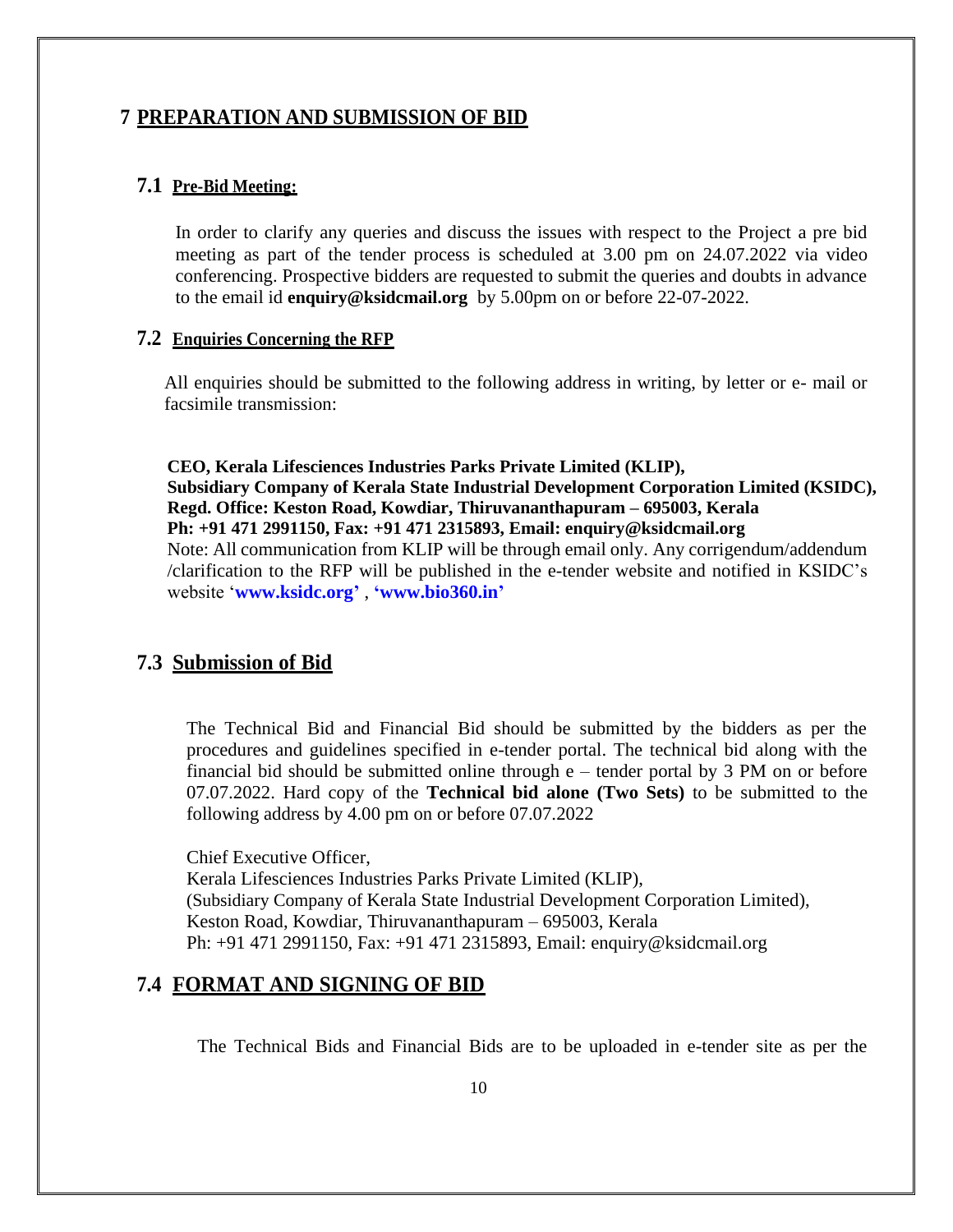guidelines specified thereon. The bidders are required to quote their fee as lump sum amount towards the consultancy services. The fee quoted by the bidder shall be exclusive of GST but inclusive of all other taxes overheads, travel expenses, incidentals, cost of site visits, liaising with the office of competent authority, printing cost of documents, Reports etc.

### <span id="page-12-0"></span>**7.5 EARNEST MONEY DEPOSIT**

- 7.5.1 Bidder shall pay E.M.D. of Rs. 20,000/- online, through the e-tender website.
- 7.5.2 Bids received without EMD shall be summarily rejected.
- 7.5.3 EMD of the unsuccessful bidders will be refunded without any interest at the earliest after selection of the bidder.
- 7.5.4 EMD of the successful bidder shall be retained towards security for fulfilment of the obligations of the Consultant under this RFP
- 7.5.5 The EMD may be forfeited if a bidder withdraws or amends or impairs or derogates its Bid during the period of bid validity.
- 7.5.6 Termination of contract due to breach of any of the terms and condition of the agreement being executed will entail forfeiture of EMD.
- 7.5.7 The EMD shall be refunded to the successful bidder after completion of the project implementation.

### <span id="page-12-1"></span>**7.6 VALIDITY OF BIDS**

The bids submitted shall be valid for a period of 90 days.

### <span id="page-12-2"></span>**7.7 SEALING AND MARKING**

The Technical Bid and Financial Bid should be uploaded in e-tender site. Hard Copy ( Two sets) Technical proposal alone shall be submitted to registered office of KLIP in sealed envelopes to the below address and the same shall reach office of KLIP by 4.00 pm on 07.07.2022. The envelops shall be super scribed with "TECHNICAL BID" For Consultancy for preparing Detailed Project report for establishing COMMON STP AND ETP in the Bio 360 Life Sciences Park, Thonnakkal, Thiruvananthapuram District, Kerala".

Chief Executive Officer, Kerala Lifesciences Industries Parks Private Limited (KLIP), (Subsidiary Company of Kerala State Industrial Development Corporation Limited), Keston Road, Kowdiar, Thiruvananthapuram – 695003, Kerala Ph: +91 471 2991150, Fax: +91 471 2315893, Email: enquiry@ksidcmail.org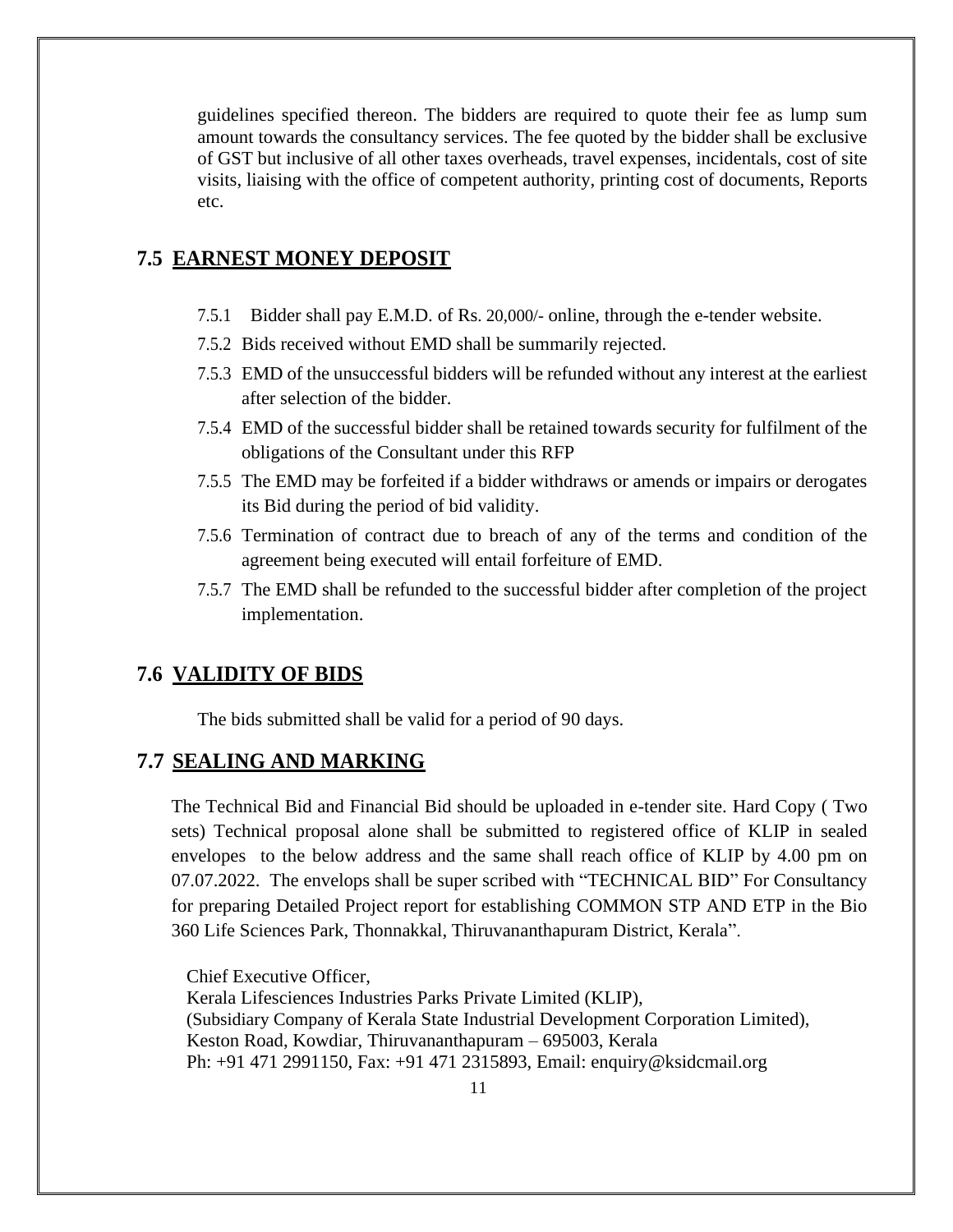#### i. **Technical Bid**

Technical bid in the format prescribed in Annexure I to VII shall be submitted through e – tender portal. All the documents being submitted along with the technical proposal must be English language. Bidders shall ensure the submission of following documents along with the technical bid.

- i. Covering letter (Annexure I)
- ii. Index (giving list of contents and corresponding page numbers in the proposal document)
- iii. Copy of this RFP document duly signed on each page as a token of acceptance of all the terms & conditions of this bid.
- iv. Company Profile (Annexure II)
- v. Summary of Permanent Key Professionals (Annexure III)
- vi. Summary of Financial Performance (Annexure IV)
- vii.Detailed particulars of feasibility study conducted and detailed project report prepared (Annexure V).
- viii. Detailed particulars of assignments completed/in-progress (Annexure VI).
- ix. Curriculum Vitae of permanent key professional staff (Annexure VII)
- x. Audited annual accounts for the last three years
- xi. Work Order / Work completion order/performance letter, etc.
- xii.Undertaking certified by the Company Secretary that the firm has not been blacklisted or debarred by any Central/State Governments/Govt Departments/ Govt Bodies/PSU's.
- xiii. Other documents, if any
- 7.7.1.The proposal shall be signed by the applicant or duly authorized person (s). The authorization shall be indicated by written power of attorney.
- 7.7.2.The last date for the receipt of the proposal in hardcopy is 07.07.2022 (4.00 PM).
- 7.7.3.Proposals received after the specified date and time shall not be considered for evaluation.
- 7.7.4.Applicants are not permitted to modify, substitute, or withdraw after submission of proposal.
- 7.7.5.During the evaluation of the proposals, KLIP may, at its discretion, ask applicants for clarifications on their proposals.
- 7.7.6.The Authority reserves the right to verify all statements, information and documents, submitted by the Applicant in response to the RFP. Any such verification or the lack of such verification by the Authority to undertake such verification shall not relieve the Applicant of its obligations or liabilities hereunder nor will it affect any rights of the Authority there under.
- 7.7.7.In case it is found during the evaluation or at any time before signing of the Agreement or after its execution and during the period of subsistence thereof, that one or more of the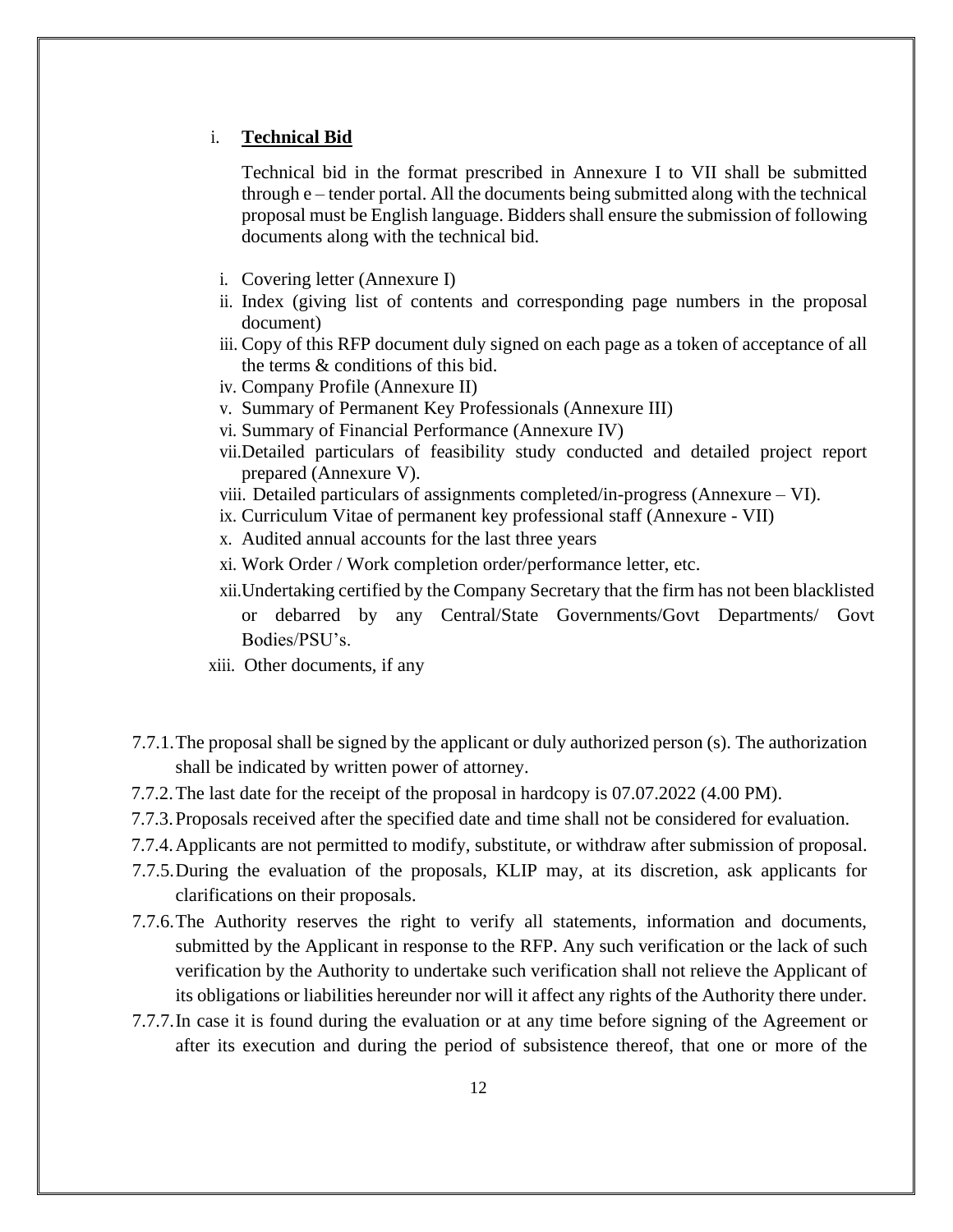eligibility conditions have not been met by the Applicant or the Applicant has made material misrepresentation or has given any materially incorrect or false information, or has history of poor performance, the Applicant shall be disqualified forthwith if not yet appointed as the Consultant either by issue of the LOA or entering into the Agreement, and if the Selected Applicant has already been issued the LOA or has entered into the Agreement, as the case may be, the same shall, not withstanding anything to the contrary contained therein or in this RFP, be liable to be terminated, by a communication in writing by the Client without the Client being liable in any manner whatsoever to the Selected Applicant or Consultant, as the case may be.

7.7.8.In such an event, the Client shall forfeit appropriate Performance Security, if available, as mutually agreed pre-estimated compensation and damages payable to the client for, inter alia, time, cost and effort of the Authority, without prejudice to any other right or remedy that may be available to the client.

#### ii. **Financial Bid**

Financial bid shall be submitted as lump sum amount for performing the scope of works mentioned in clause 2 of the RFP in the e-tender portal. If the bid is submitted not as per format prescribed, then such bid will be rejected.

#### <span id="page-14-0"></span>**8 PROCEDURE FOR OPENING OF BIDS**

- i. Bids received on or before 07.07.2022 by 3.00 PM (IST) will only be considered for evaluation. The bid opening authority will not consider any bid received after expiry of time and date specified.
- ii. The bids shall be opened in two stages as technical bid and financial bid. Technical Bid will be opened on 11.07.2022 at 3.30 PM. The authorized representatives of the interested bidders may like to be present during opening of bids.
- iii.The bid inviting authority reserve the right to reject any or all bids or to accept any bid wholly or in part without assigning any reasons whatsoever to anybody
- iv.The successful bidder shall furnish the originals of all the documents/certificates/ statements, furnished by him along with the bid for verification and return before concluding the agreement.
- v. Technical bid will be evaluated as per clause  $6 \& 7$  mentioned in the RFP.
- vi.Work will be awarded to the successful bidder who has quoted lowest amount for the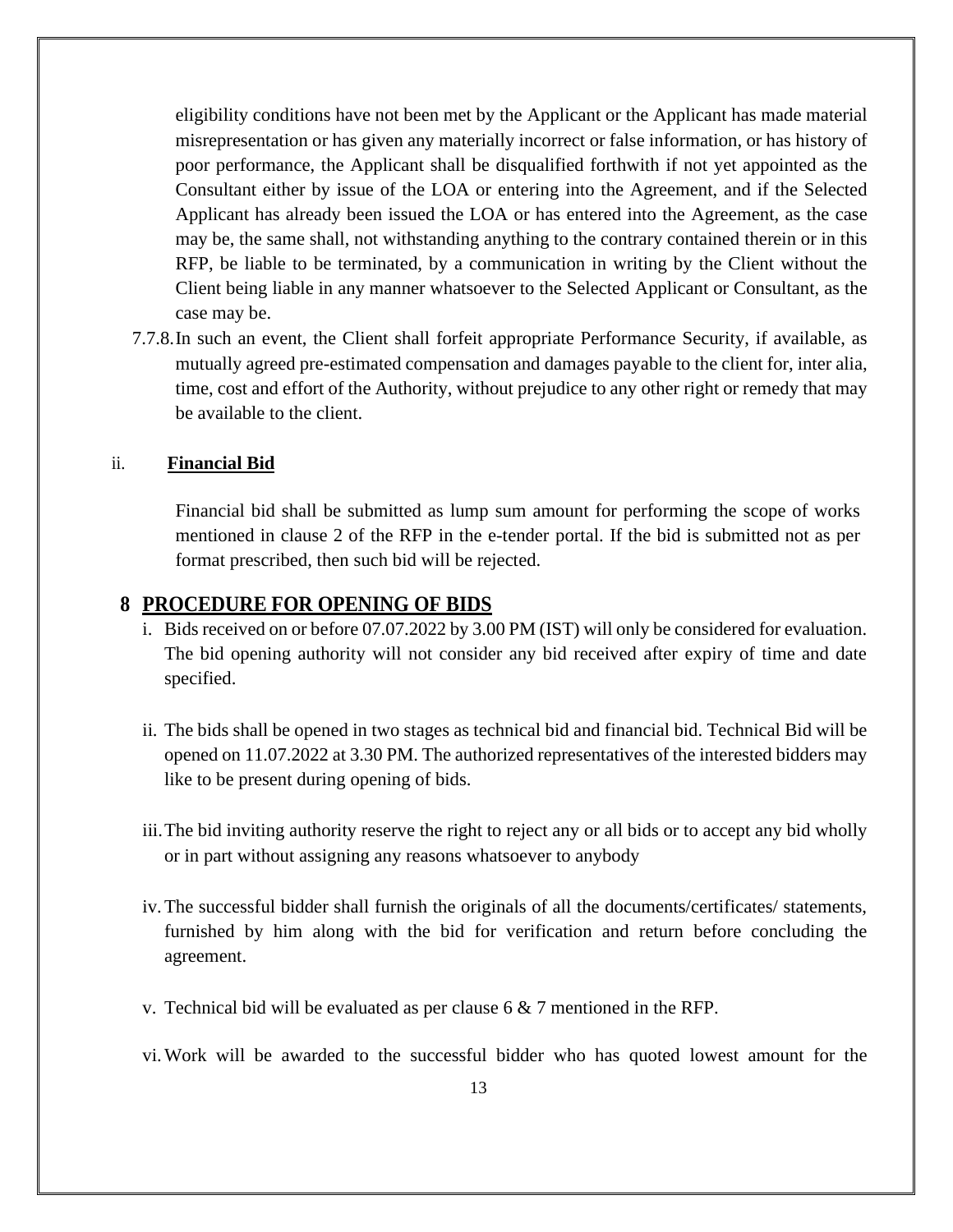assignment and the successful bidder must execute an agreement with client and should remit an amount corresponding to 5 % of the total value of work (including the EMD of Rs 20,000 already remitted during bid submission) as a performance grantee of the project within 14 working days. This performance guarantee will be refunded only after three years from the date of final bill submission or after the successful completion of the project whichever is earlier.

vii. For any further details/clarifications please contact:

**Biju.B. G Assistant General Manager, Life Sciences Park Bio 360 Life Science Park, 16th Mile, Thonnakkal, Thiruvananthapuram Telephone - +919847936409 Pin:695317**

# <span id="page-15-0"></span>**9 EVALUATION OF BIDS**

### **xiv. Technical Bid**

The Technical Bids received from the Bidders would be short-listed based on the Min. Eligibility criteria mentioned in clause 6. All the particulars as per annexure I to VII should be included in the technical bid. The financial bid of the bids meeting the pre-qualification criteria will be opened.

### **xv. Financial bid**

Consultancy firms must quote the rate for this assignment on Lump sum rate quoting in INR (excluding GST) and the firm which quotes the lowest amount will be awarded the assignment.

### <span id="page-15-1"></span>**10 JURISDICTION**

All disputes or differences of any kind whatsoever which shall at any time arise between the parties hereto touching or concerning the works or the execution or maintenance thereof of this contract or the rights touching or concerning the works or the execution of maintenance thereof of this contract or the construction remaining operation or effect thereof or to the rights or liabilities of the parties or arising out of or in relation thereto whether during or after determination foreclosure or branch of the contract hereinafter mentioned shall be subject to the jurisdiction of Courts in Ernakulum.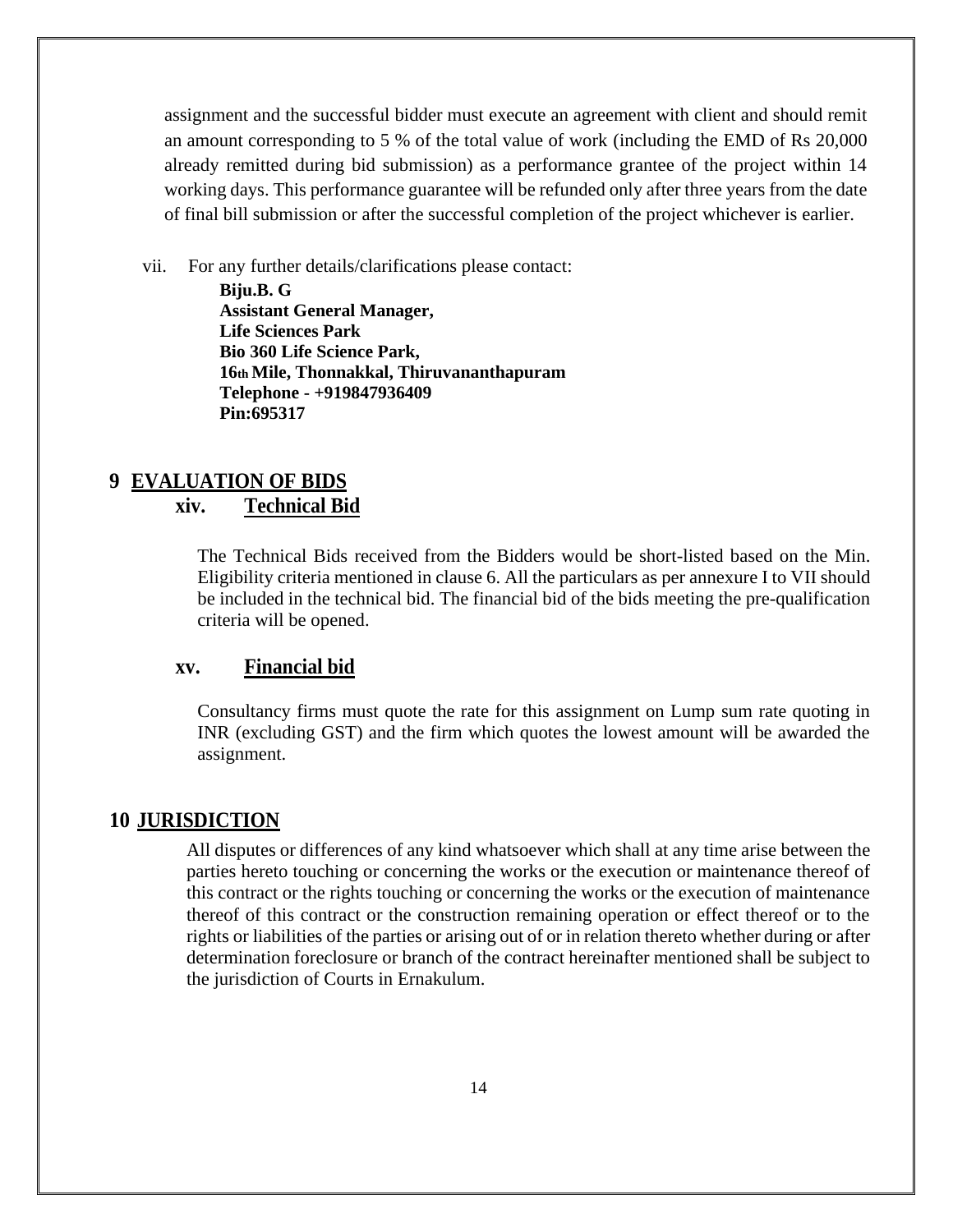### <span id="page-16-0"></span>**Annexures: Annexure I**

#### **APPLICATION**

Date…………………….

**To, The Chief Executive Director, Kerala Lifesciences Industries Parks Private Limited (KLIP), Subsidiary company of Kerala State Industrial Development Corporation, Keston Road, Vellayambalum, Thiruvananthapuram**

**Sub:** Appointment of consultant for establishment of COMMON STP AND ETP at Bio 360 Life Sciences Park, Thonnakkal, Thiruvananthapuram District.

**Ref: RFP** Dated

**Dear Sir,**

Having examined the RFP document indicating scope of works, I/We here by submit our proposal here with all the necessary information and relevant documents for **Consultancy for preparing detailed project report for establishment of COMMON STP AND ETP at Bio 360 Life Sciences Park, Thonnakkal, Thiruvananthapuram District.**

The proposal is made by me/us on behalf of memoritan-(Company/Firm/Association of individuals) in the capacity of............................. duly authorized to submit the proposal.

I/We understand that The Authority reserves the right to reject any proposal without assigning any reason. I/We undertake that all the information furnished by me/us in the proposal is true to the best of me/our knowledge and belief. If any of the information is found to be false on subsequent verification, I/We understand that our bid/agreement shall be rejected/terminated and take that I/We may be debarred from submission of bid to this Authority in future.

**Encl:** As above

#### **AUTHORISED SIGNATORY**

(Name and Designation) Name of Firm: Address: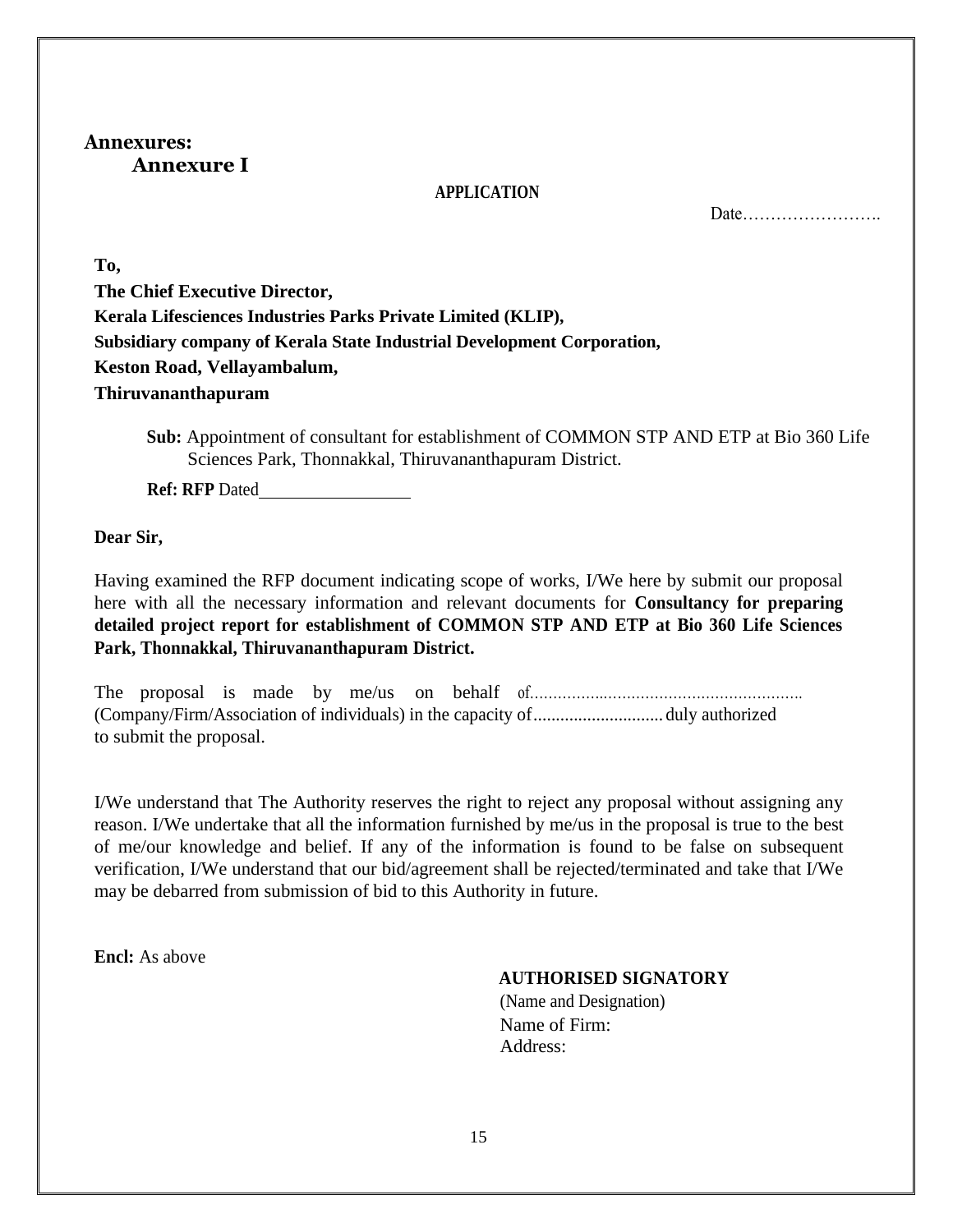# <span id="page-17-0"></span>**Annexure II**

# **Company Profile**

| 1              | Name of the Applicant Firm                                                                                                                          |  |
|----------------|-----------------------------------------------------------------------------------------------------------------------------------------------------|--|
| $\overline{2}$ | Ownership (Government/ PSU/ Private)                                                                                                                |  |
| 3              | Type of Organization: Proprietary firm/Partnership<br>firm/Public Limited Company/Pvt. Limited Company/<br>Others (please specify and attach proof) |  |
| 4              | (i) PAN Number                                                                                                                                      |  |
|                | (ii) Service Tax Registration Number                                                                                                                |  |
| 5              | Name and Designation of Key Management Person(s)                                                                                                    |  |
| 6              | Date & Year of establishment of firm                                                                                                                |  |
| $\tau$         | Number of years of experience in Consultancy Services                                                                                               |  |
| 8              | Number of Permanent Employees                                                                                                                       |  |
| 9              | Number of Permanent Employees for Consultancy<br><b>Services</b>                                                                                    |  |
| 10             | <b>Areas of Consultancy</b>                                                                                                                         |  |
| 11             | Core Competency                                                                                                                                     |  |
| 12             | Any other important information about the<br>organization                                                                                           |  |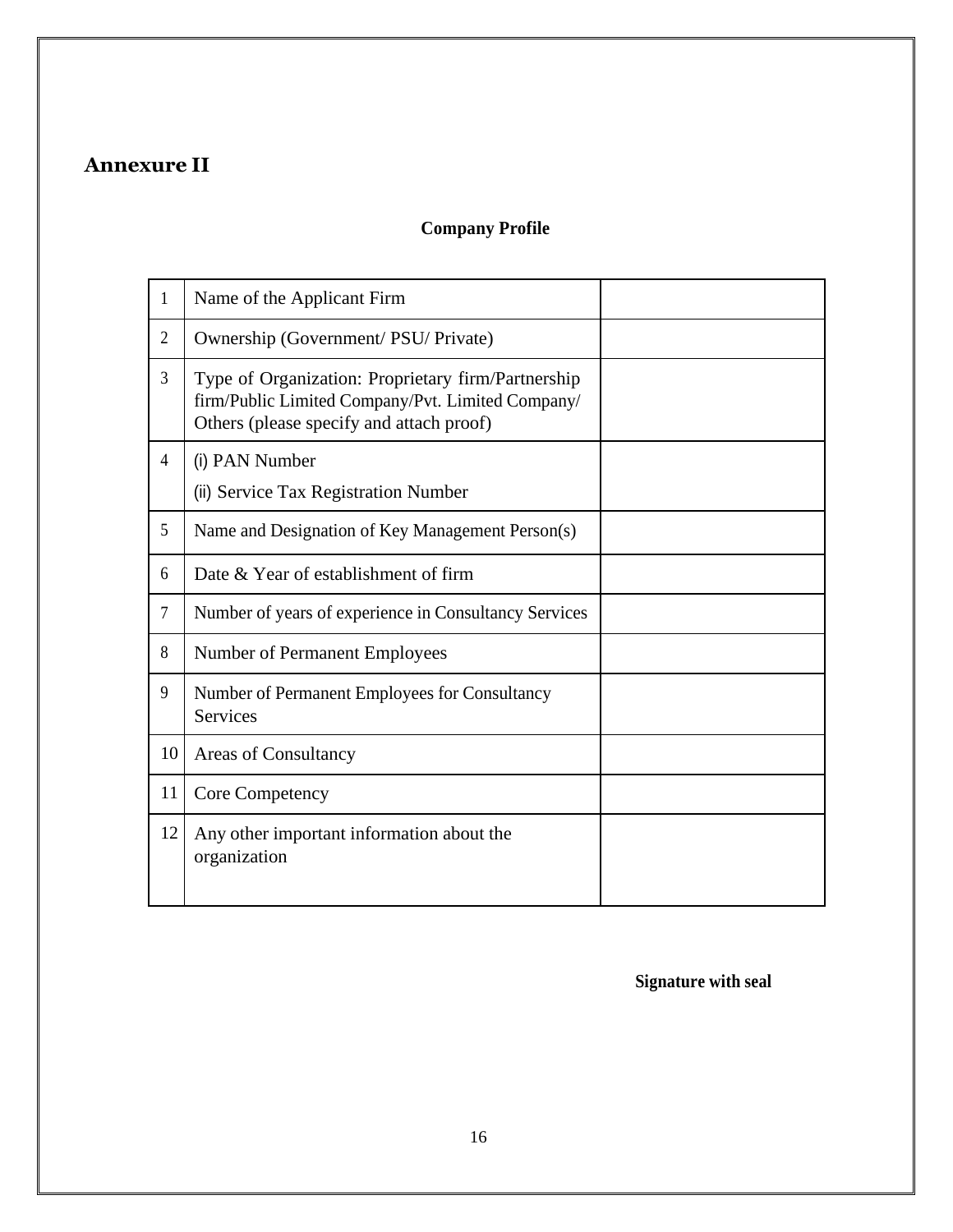# <span id="page-18-0"></span>**Annexure III**

# **Summary of Permanent Key Professionals**

| Sl.<br>No. | Name and<br><b>Designation</b> | <b>Experience</b><br>In completed<br><b>Years</b> | Educational/<br><b>Professional</b><br>Qualifications | <b>Number of</b><br><b>Years with the</b><br><b>Present Employer</b> | Areas of<br>specialization |
|------------|--------------------------------|---------------------------------------------------|-------------------------------------------------------|----------------------------------------------------------------------|----------------------------|
| (1)        | (2)                            | (3)                                               | (4)                                                   | (5)                                                                  | (6)                        |
|            |                                |                                                   |                                                       |                                                                      |                            |
|            |                                |                                                   |                                                       |                                                                      |                            |
|            |                                |                                                   |                                                       |                                                                      |                            |
|            |                                |                                                   |                                                       |                                                                      |                            |
|            |                                |                                                   |                                                       |                                                                      |                            |
|            |                                |                                                   |                                                       |                                                                      |                            |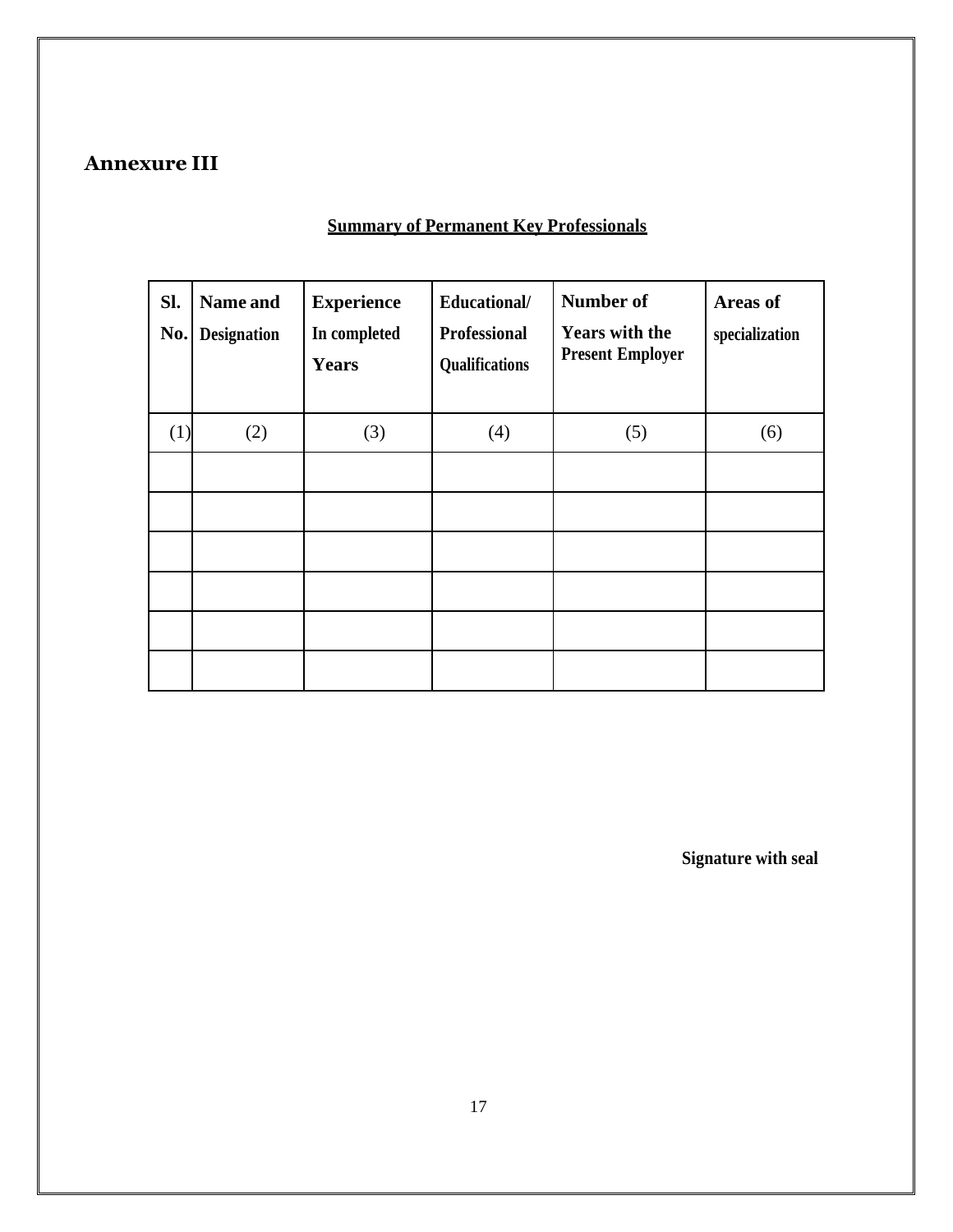### <span id="page-19-0"></span>**Annexure IV**

### **Summary of Financial Performance**

| Year      | Turnover from<br>all sources (In<br>Rs. Lakh) | Turnover from<br>consultancy<br>assignments<br>(InRs.Lakh) | Percentage<br>Share of revenue<br>from consultancy<br>assignments | Net profit<br>(in Rs. Lakh) |
|-----------|-----------------------------------------------|------------------------------------------------------------|-------------------------------------------------------------------|-----------------------------|
| (1)       | (2)                                           | (3)                                                        | $\left( 4\right)$                                                 | (5)                         |
| 2019-2020 |                                               |                                                            |                                                                   |                             |
| 2020-2021 |                                               |                                                            |                                                                   |                             |
| 2021-2022 |                                               |                                                            |                                                                   |                             |

- *Note:1.Financial performance for three consecutive latest financial years for which audited accounts are available should begiven.*
	- *2. Audited annual accounts for the three years for which information is given in the statement above should be provided.*
	- *3. Figures given in columns (2) and (3) above must match with those given in the Audited Accounts.*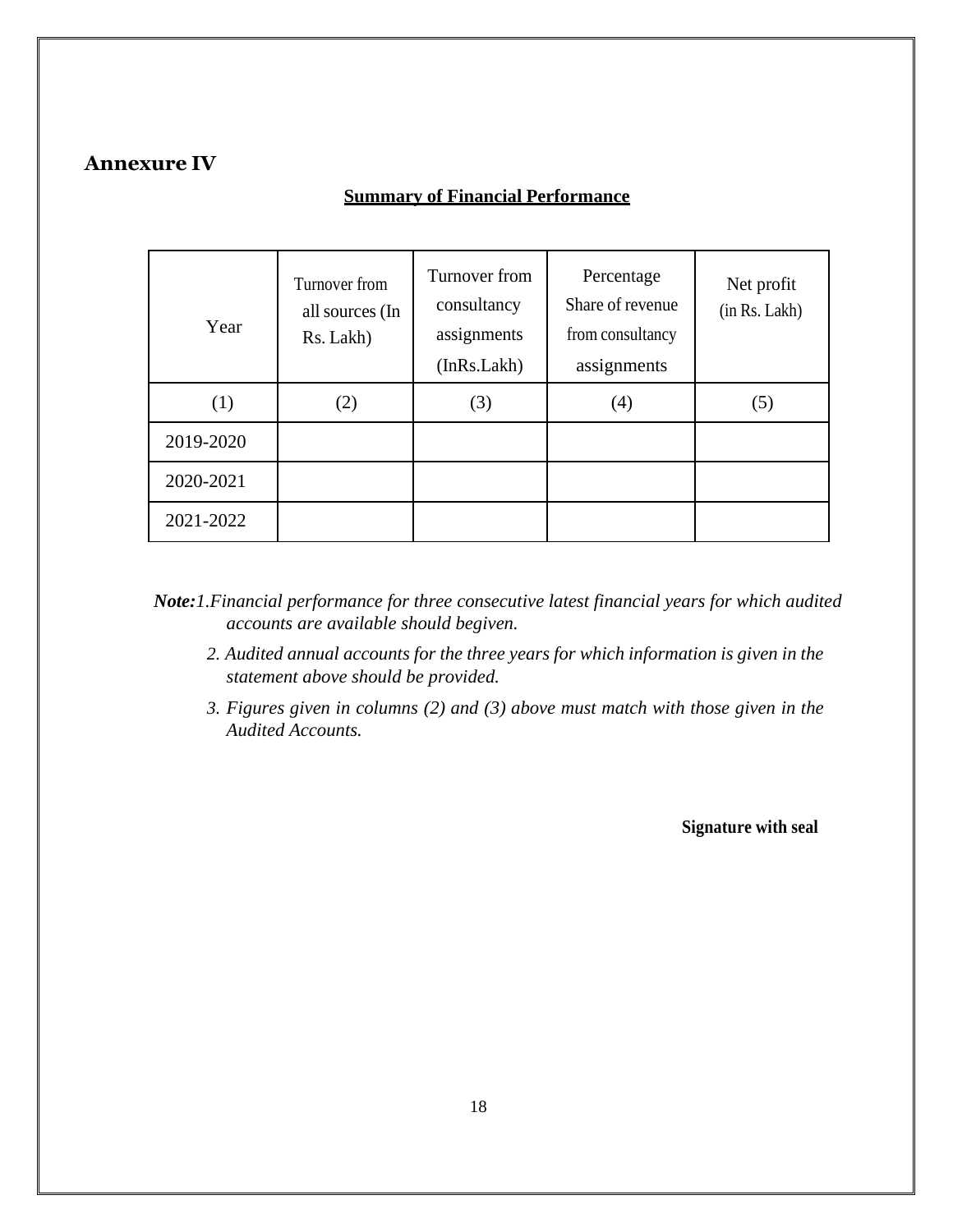# <span id="page-20-0"></span>**Annexure V**

### **Details of Feasibility study or Detailed Project report prepared for Industrial project for the construction of STP and ETP plant**

| S. No.* | Nature of<br>assignment with<br>detailed scope of<br>services | <b>Client</b><br>Organization | <b>Period of</b><br><b>Assignment</b> | Total capacity of the<br>plant |
|---------|---------------------------------------------------------------|-------------------------------|---------------------------------------|--------------------------------|
| (1)     | (2)                                                           | (3)                           | (4)                                   | (5)                            |
|         |                                                               |                               |                                       |                                |
|         |                                                               |                               |                                       |                                |
|         |                                                               |                               |                                       |                                |
|         |                                                               |                               |                                       |                                |
|         |                                                               |                               |                                       |                                |
|         |                                                               |                               |                                       |                                |

\*Should be consistent with the Sl.No. given in the Proforma for detailed particulars of the assignment.

\*Should furnish the completion certificate issued by the client corresponding to each assignment in which the scope of work is clearly mentioned.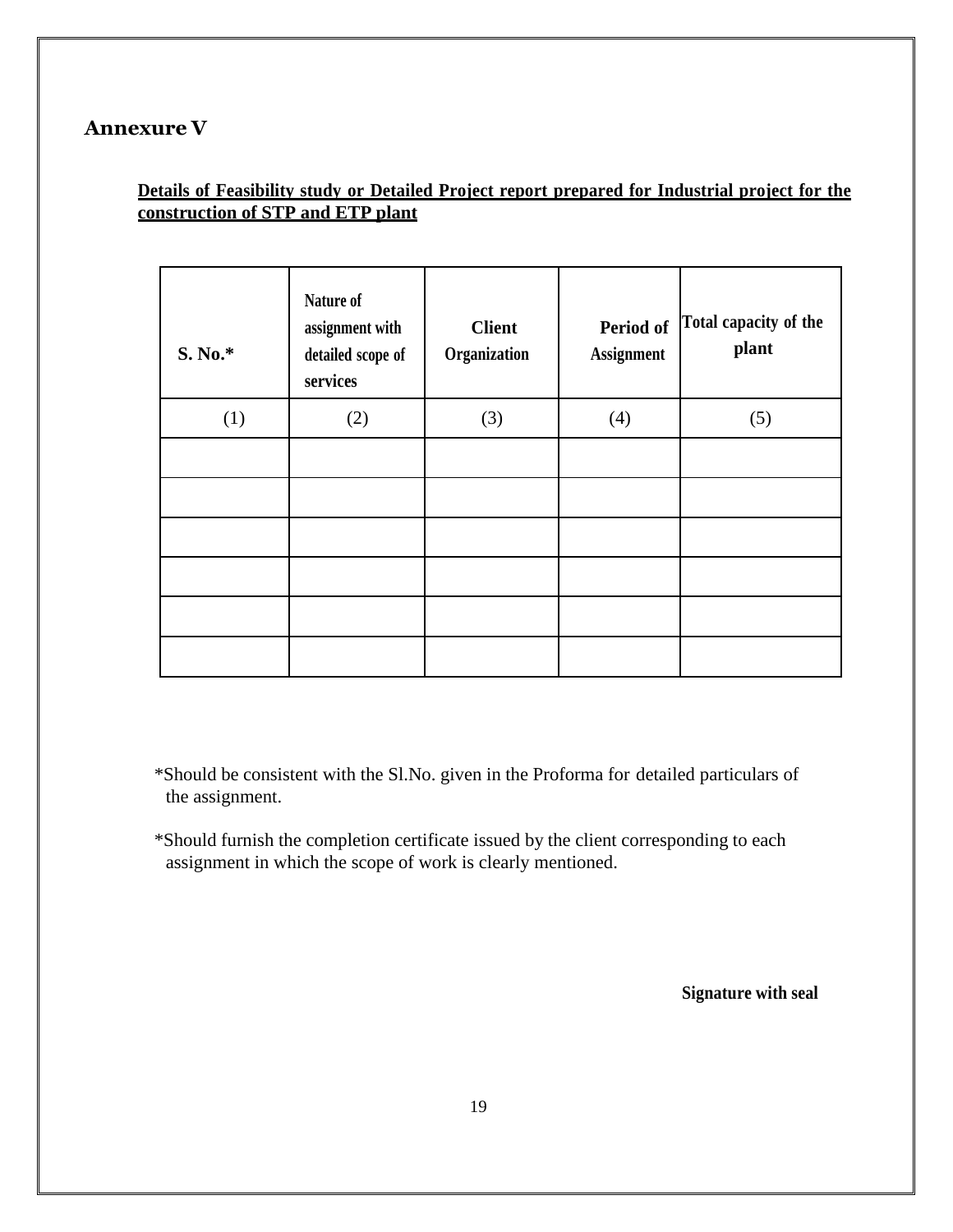# <span id="page-21-0"></span>**Annexure VI**

 $\mathsf{r}$ 

# **Detailed Particulars of Assignments completed/ In-progress**

T

Т

| 1.  | Title of the Survey/ Investigations/<br>Assignment:                 | 2.  | <b>COMMON STP AND ETP details</b><br>with capacity                                |    |                                              |  |
|-----|---------------------------------------------------------------------|-----|-----------------------------------------------------------------------------------|----|----------------------------------------------|--|
|     |                                                                     |     | a) Project cost in Rs.                                                            |    |                                              |  |
| 3.  | Geographical Coverage (States/ districts<br>covered in the survey): | 3.  | <b>Client Organization:</b>                                                       |    |                                              |  |
| 4.  | No. of Professional Staff employed:                                 | 5.  | Start Date: (Month/Year)                                                          |    |                                              |  |
| 6.  | Completion Date: (Month/Year)                                       | 7.  | Duration of<br>Assignment:                                                        | 8. | No. of Man<br>months<br>provided by<br>firm: |  |
| 9.  | Sample details:                                                     | 10. | Remuneration received by your firm<br>for Professional Services (in Rs.<br>lakh): |    |                                              |  |
| 11. | Names of associated firms, if any:                                  | 12. | No. of man-months provided by<br>associated firms:                                |    |                                              |  |
| 13. | NameofseniorprofessionalsassociatedwiththeSurvey/Study/Assignment:  |     |                                                                                   |    |                                              |  |
| 14. | Brief Description of Survey/ Investigations / Assignment:           |     |                                                                                   |    |                                              |  |
| 15. | Exact Nature of services provided by your firm:                     |     |                                                                                   |    |                                              |  |

**Note:** 1) Please use separate sheet for each assignment